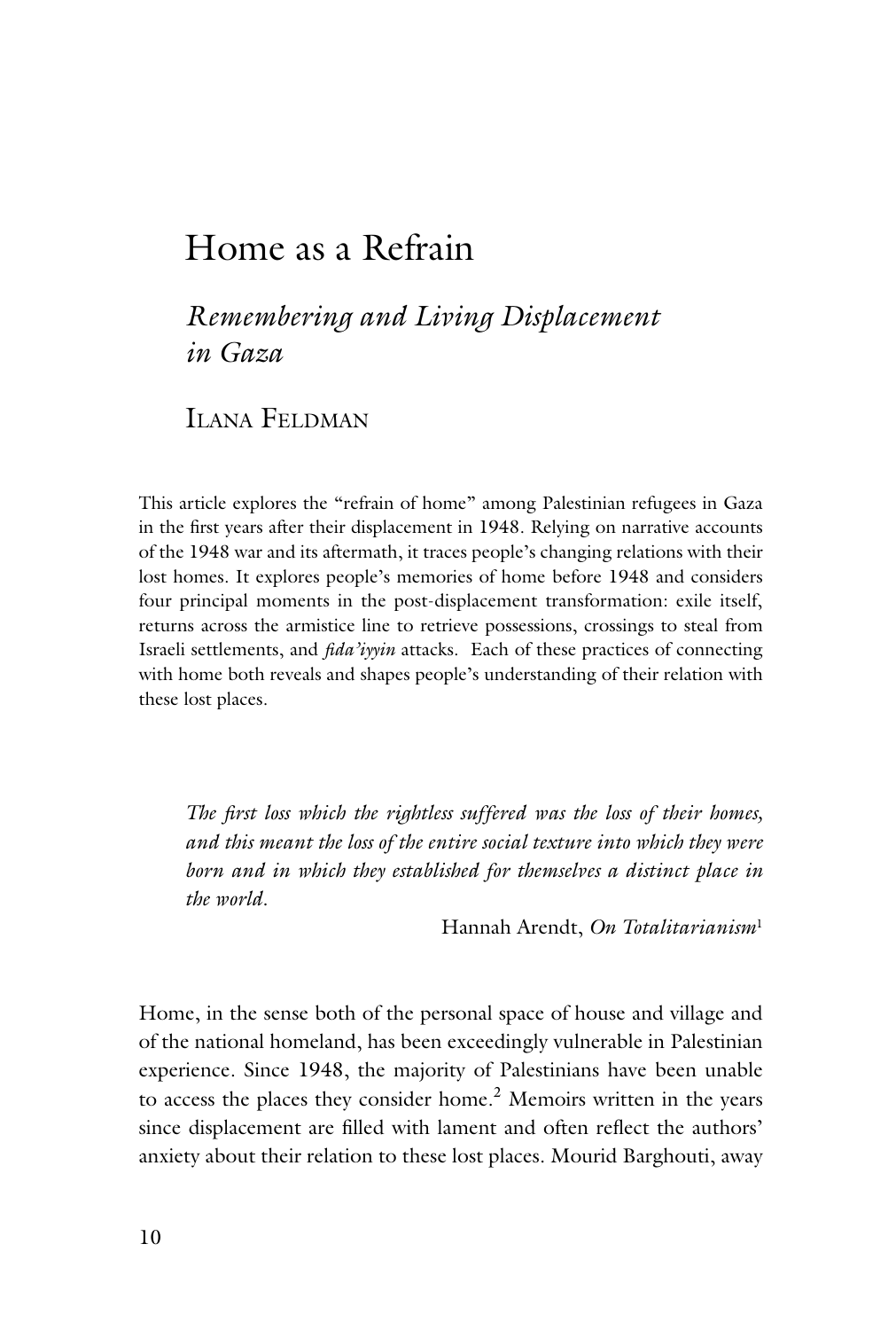from home during the 1967 war and subsequently refused permission to return, writes that he was "struck by displacement," commenting that "a person gets 'displacement' as he gets asthma, and there is no cure for either."<sup>3</sup> Even if displacement strikes in an instant, it takes time for its sufferer to appreciate its magnitude. For Barghouti it was the seemingly mundane act of buying olive oil—rather than getting it from his village's trees—that forced this recognition: "I exercised the first simple and serious humiliation when I put my hand in my pocket in a grocer's shop and bought my first kilogram of olive oil. It was as though I confronted myself, then, with the fact that Deir Ghassanah had become distant."<sup>4</sup> Similarly vexed sentiments are echoed by most Palestinian authors, a condition of discomfort summed up by Edward Said: "The stability of geography and the continuity of land—these have completely disappeared from my life and the life of all Palestinians."5

Once experienced and endured, displacement is not easily reversed. Fawaz Turki, upon returning for a visit to Haifa after being exiled for more than 40 years, describes encountering its new condition: "An awry force in history has changed the place, and my own sense of otherness has changed me.... Haifa no longer speaks to me."<sup>6</sup> Whether at a distance or close by, whether access was permitted or denied, these memoirs describe a relationship with home that is persistently discomforted. There are, of course, many circumstances that can make homes feel strange. These feelings may be particularly pronounced in the Palestinian instance, but they are not unique to it. Palestinian experiences of loss and attachment, as personal as they are, also tell us something more general about responses to displacement, about people's efforts to remain connected with homes they can no longer touch. A sense of home is made in part in repetitive details of daily interaction and use of space. So having to do something ordinary differently—like buying olive oil for the first time—is itself a sort of displacement. With the loss of this material intimacy, people seek other ways of enacting and repeating connection, ways that, as this essay explores, join a narrative articulation of home with a material relation with place.

Because home has been both so important and so vexed in Palestinian experience, the meaning of this concept has been the subject of considerable investigation. The words used to describe it have been parsed, its appearance in literature has been tracked, its continued salience for displaced refugees has been noted.<sup>7</sup> Even as many considerations of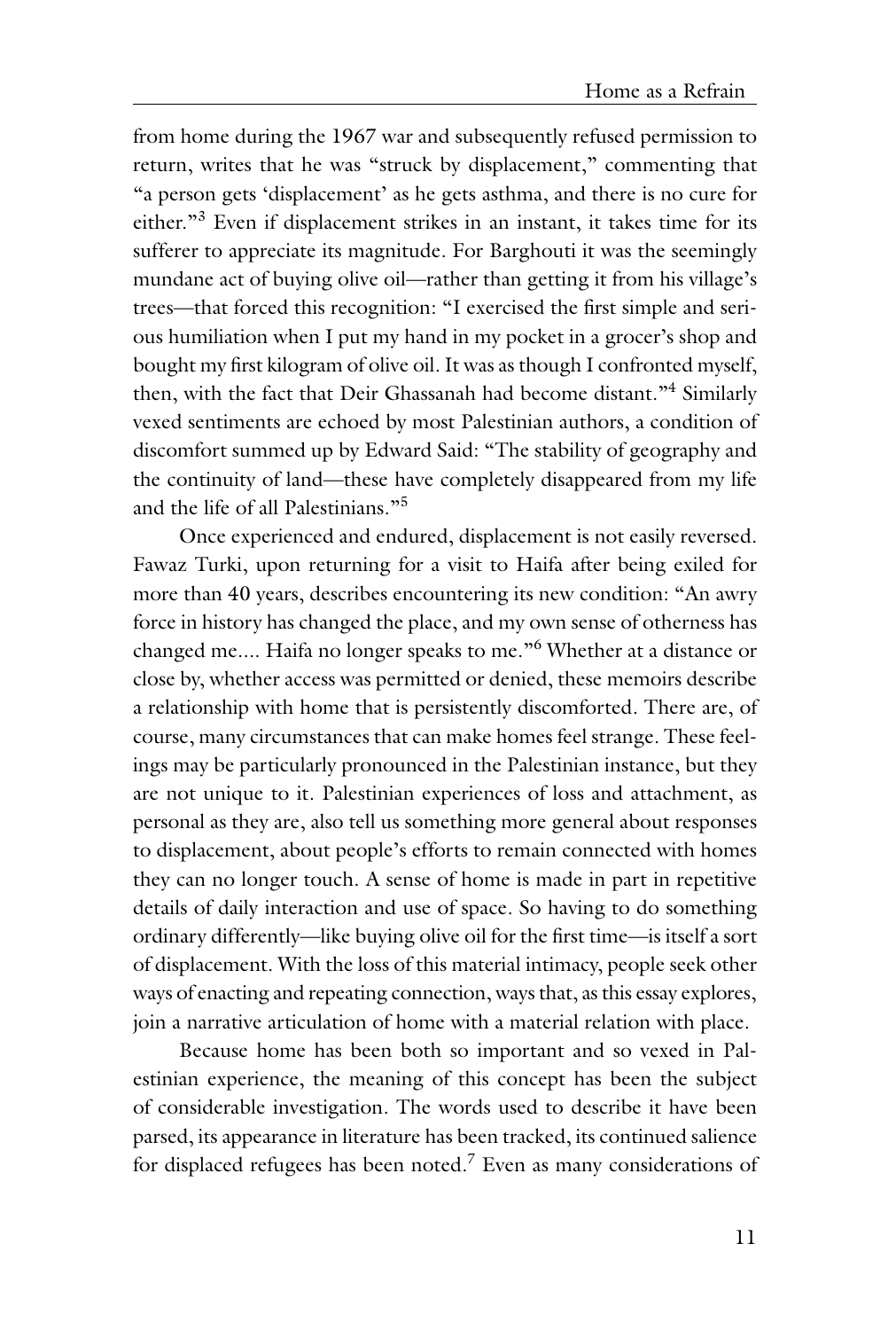Palestinian understandings of home make use of a diversity of sources, exploring both literary productions and oral history accounts, "ordinary lives" and "expressive imaginaries" often appear as quite separate domains. They may both appear in the same accounts, but they are marshaled for different purposes, held to serve as different sorts of evidence.

The field of ordinary lives, most often considered through oral history, appears to convey "experience"—the authentic and immediate, but often naive, condition of being Palestinian.<sup>8</sup> Projects to collect oral histories, and to create what might be considered "archives of memories," seek to preserve a lost past for future generations that will never experience pre-1948 village life. Memorial books of individual villages, websites devoted to collecting Palestinian stories, tabulations of destroyed villages, all offer ways to promote the survival of these memories.<sup>9</sup> These collections stand as records of the past and often do not seek to analyze the experiences recounted. Expressive culture, on the other hand, has been tapped as a source for apprehending a complex, articulate and elegant semantic field. Palestinian poets, novelists and memoirists have written a great deal, and with great sophistication, about concepts like home, homeland, displacement and exile. In literature ordinary experience is often mobilized as a trope, though it is of course transformed in the process. Understanding this production is extremely important, but (as most writers would no doubt be the first to say) it does not account for the whole of the Palestinian condition, or even the whole of a sophisticated conceptualization of that condition.

In this essay, I suggest a somewhat different analytic approach to a consideration of the experience of "home"—an approach that joins the articulated and the enacted, that gives attention both to what people say about home and what they do with it. I turn, not to reflections on temporal distance, but to memories of the days and years immediately following dispossession. Considering the experience of displacement and its aftermath, I examine accounts that traverse the temporal boundary of the 1948 war in order to investigate the processes through which Palestinians' relations with their homes were transformed. In this way it is possible to analyze home as a conceptual field that is both semantic and embodied. In years following what Palestinians call the *Nakba* (catastrophe), memories of the past and continued forms of engagement were both significant in shaping people's transformed relations with their homes. No less than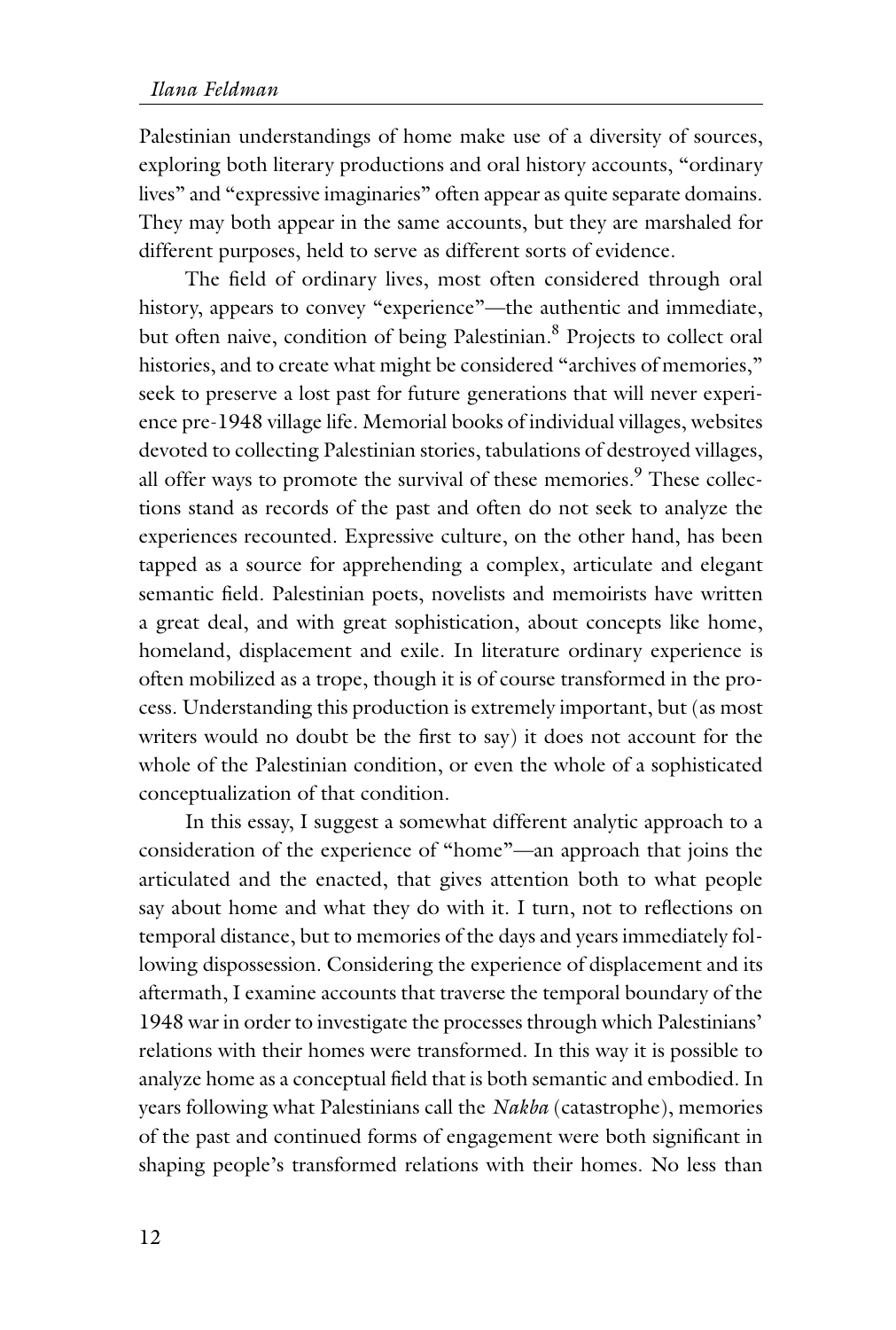words, practice illuminates a complex conceptualization of home, albeit one that may not always be articulated.

To turn one's gaze to the making of distance—to the processes that solidified displacement—entails certain analytic difficulties. Not least of these is that practice can only be apprehended through words, through people's accounts of what they did and where they went. Thus, as this essay seeks to trace conceptualizations of home that occur in multiple forms and sites, it relies on narratives that are articulated in multiple registers. I am interested both in the ways that people reflect on the meaning of home, its place in their lives, what its loss meant to them, and in the stories that they tell about what they did to survive in the immediate aftermath of their displacement, the sometimes mundane, sometimes extraordinary ways that they continued to interact with the places that had been home. The focus within the second register on the details of practice reveals further layers in the understanding of home, layers that are not always formally articulated. It is through this layering, the accumulation of narrative and experience, that home retains its potency in the wake of displacement.

The site for this investigation is the Gaza Strip, a piece of land 27 miles long and 7 miles across at its widest point, whose 80,000 original inhabitants were joined by 250,000 refugees in 1948. Gaza's refugees came primarily from nearby villages, many of which had been part of the much larger Gaza District during the British Mandate. The places where Palestinians sought refuge in 1948—in addition to Gaza, people went to the West Bank (then ruled by Jordan), Jordan, Lebanon and Syria—have necessarily shaped their post-Nakba experiences.10 Until 1967, when it was occupied by Israel, the Gaza Strip was administered by Egypt, which insisted that it governed Gaza as a Palestinian space. For Gazans, both the refugees that became Gazan in 1948 and the native inhabitants, displacement was marked by a "dispossession at home."11 This was dispossession at home in two different senses. As a result of the 1948 war many native Gazans lost their agricultural lands, which lay across the armistice line in Israeli-controlled territory. Thus, even as they remained in their homes, these Gazans lost their livelihoods. Refugees lost their homes, but did not depart the territory of historic Palestine. These particular circumstances surely contributed to the sense of unreality that accompanied the catastrophe of 1948, delaying comprehension of the magnitude of the loss. Displacement, like home, is a process marked by repetition. It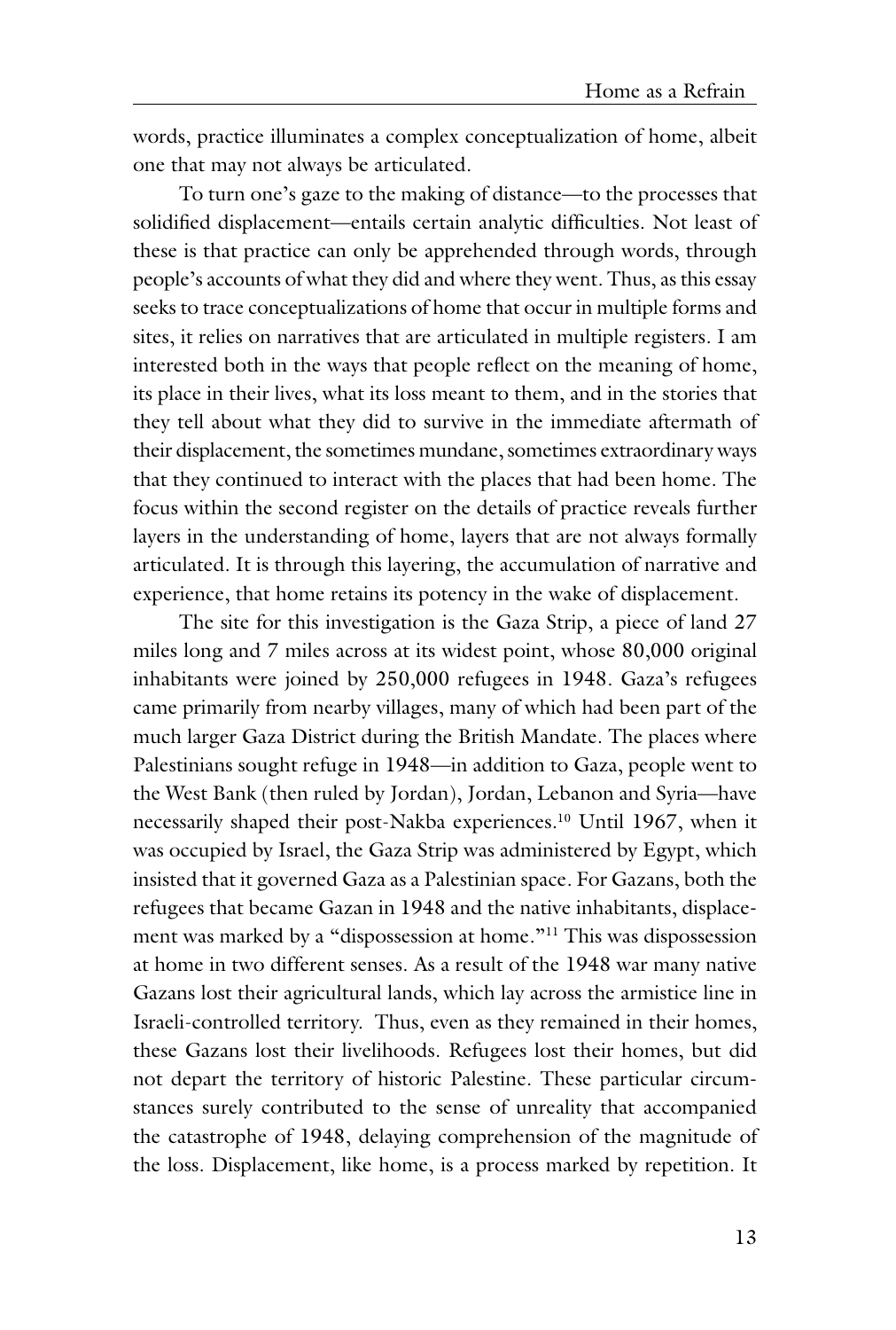accrues in memory, shaping people's recollections of times before and of experiences since.

The establishment of a boundary separating the people living in the newly formed Gaza Strip from their homes and lands on the other side of the armistice line was among the fundamental markers of the new conditions of post-1948 Palestine. However, the political and military demarcation of a border, of a new spatial arrangement and of a new cate egory of "outside" (and "inside") does not proceed at the same tempo as social life, as personal connection and as communal identification. That "home" is no longer accessible—and indeed might no longer be home—is a conception that requires much more than diplomatic fiat to be made real to people. Here I explore these social and personal processes, the responses of refugees in Gaza to their new conditions, their means of confronting and responding to loss.

The particular accounts that are my principal sources here are drawn from my ethnographic research. For two years, in 1998 and 1999, I lived in Gaza conducting research on the British Mandate (1917–67) and the Egyptian Administration  $(1948-67)$ .<sup>12</sup> While the focus of my research was government and bureaucracy, as part of my discussions with people about life in Gaza over this period, we talked about their home villages, the *Nakba* of 1948 and life in the aftermath. In what follows I describe people's memories of *ayyam al-balad* (village days), stories of the *hijra* (exodus) and accounts of movements in the years that followed. These stories were told to me in the course of wide-ranging conversations. Sometimes I asked people directly about these experiences, sometimes they arose from another thread of the conversation. The particular narrative occasions of my research were, of course, part of a much broader social field in which these experiences and memories circulate and have great importance. The repetition of stories, while in these cases done partly for my benefit, is a crucial part of what I will describe as the "refrain" of home, the means through which security, community and the potency of place are produced even in displacement.

My concern with the first years after the *Nakba* means that the focus here is on people who were themselves displaced from their homes, not their children and grandchildren. The attachment that generations of Palestinian refugees have to homes they have not personally known has been much noted. In order to better understand how such attachments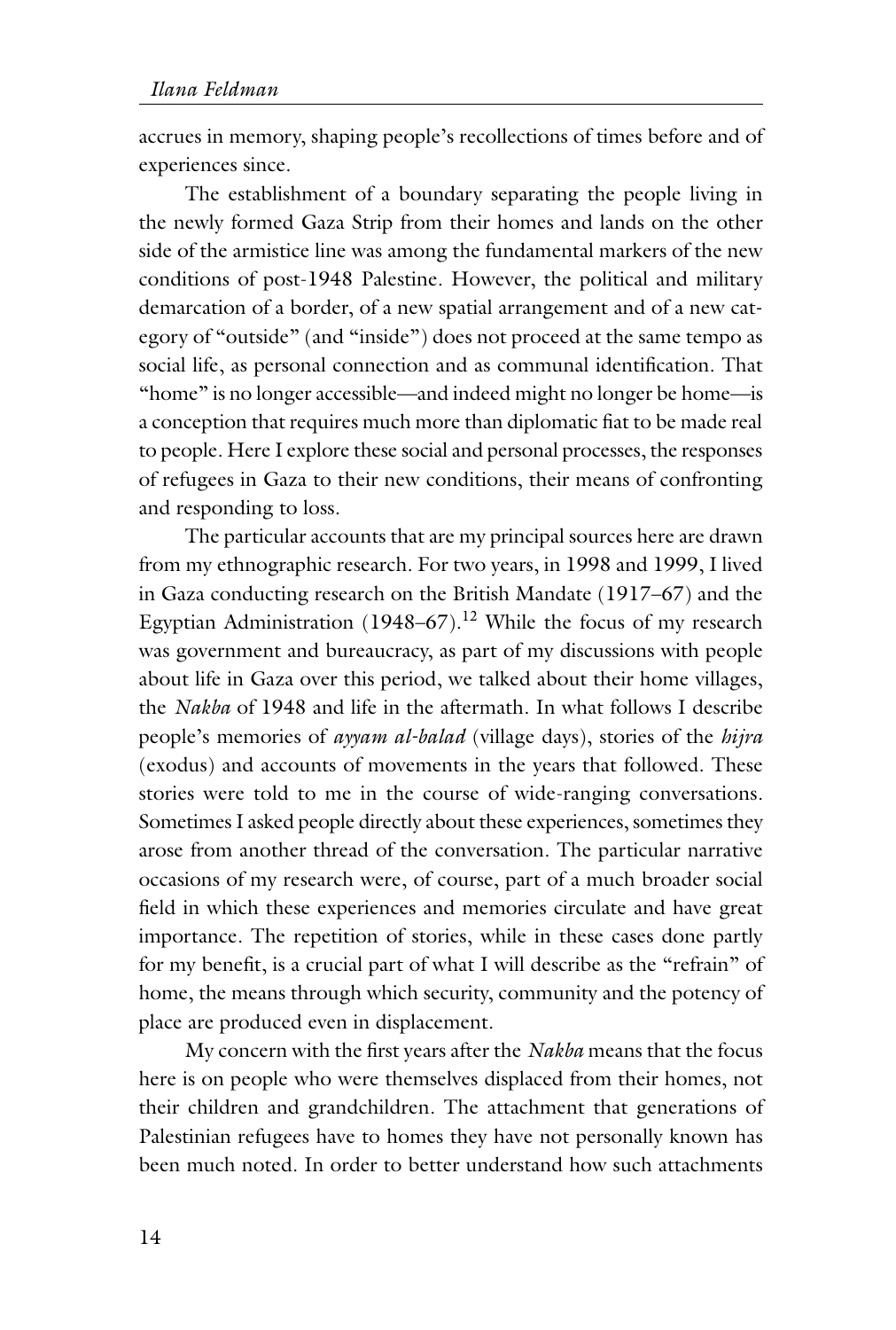persist in the face of ongoing political defeat, it is important to trace the narratives and practices of the first years after 1948.

My conversations with Gazans, occurring as they did long after the fact, are necessarily implicated in the complex problems of memory to which so much attention has been paid.<sup>13</sup> Any historical project is necessarily already distanced—at a remove from the experiences under consideration. To attempt to retrieve something about the way distance is made cannot mean to strip away that remove and access the pure experience. One can, though, attempt to explore the layers of experience that have produced this distance. These layers are not discrete, simply lying one on top of the other, but rather intersect and influence each other. The experience of a moment can change the meaning of what came before, it can even change the "facts" of an earlier moment.<sup>14</sup> When people remember the *hijra*, it is with the knowledge of the more than 50 years of dispossession that have followed. It is with the knowledge also of more than 30 years of Israeli occupation of the Gaza Strip that followed the 1967 war. These intervening years, these perpetuating sorrows, surely shape these narratives.<sup>15</sup>

As Patrick Geary suggests, all memory "is memory *for* something, and this political (in a broad sense) purpose cannot be ignored."<sup>16</sup> There is no doubt that memories of the past say a great deal about people's attitudes in and towards the present. And yet, as Ann Stoler and Karen Strassler argue, we should be wary of simply "reducing acts of memory to constructions of the present."<sup>17</sup> They suggest, instead, paying attention to "not only *what* is remembered but *how*." In my investigation here, memory clearly plays an important part, but it is not the primary subject of investigation. In considering how people talk about their lives at home, their displacement from these homes, and their experiences in the aftermath, my interest is less in defining memory, or understanding its relation to history, and more in exploring how the repeated articulation of memories participates in and animates a refrain of home that shapes people's experiences of their communities, of themselves, of their past and of their future.

Much has been written on Palestinian identity in exile and on the ways that attachments to particular "homes" have been reconfigured as longings for a national "homeland."<sup>18</sup> In this essay I focus on the first of these terms. In so doing, I seek not to draw a contrast between home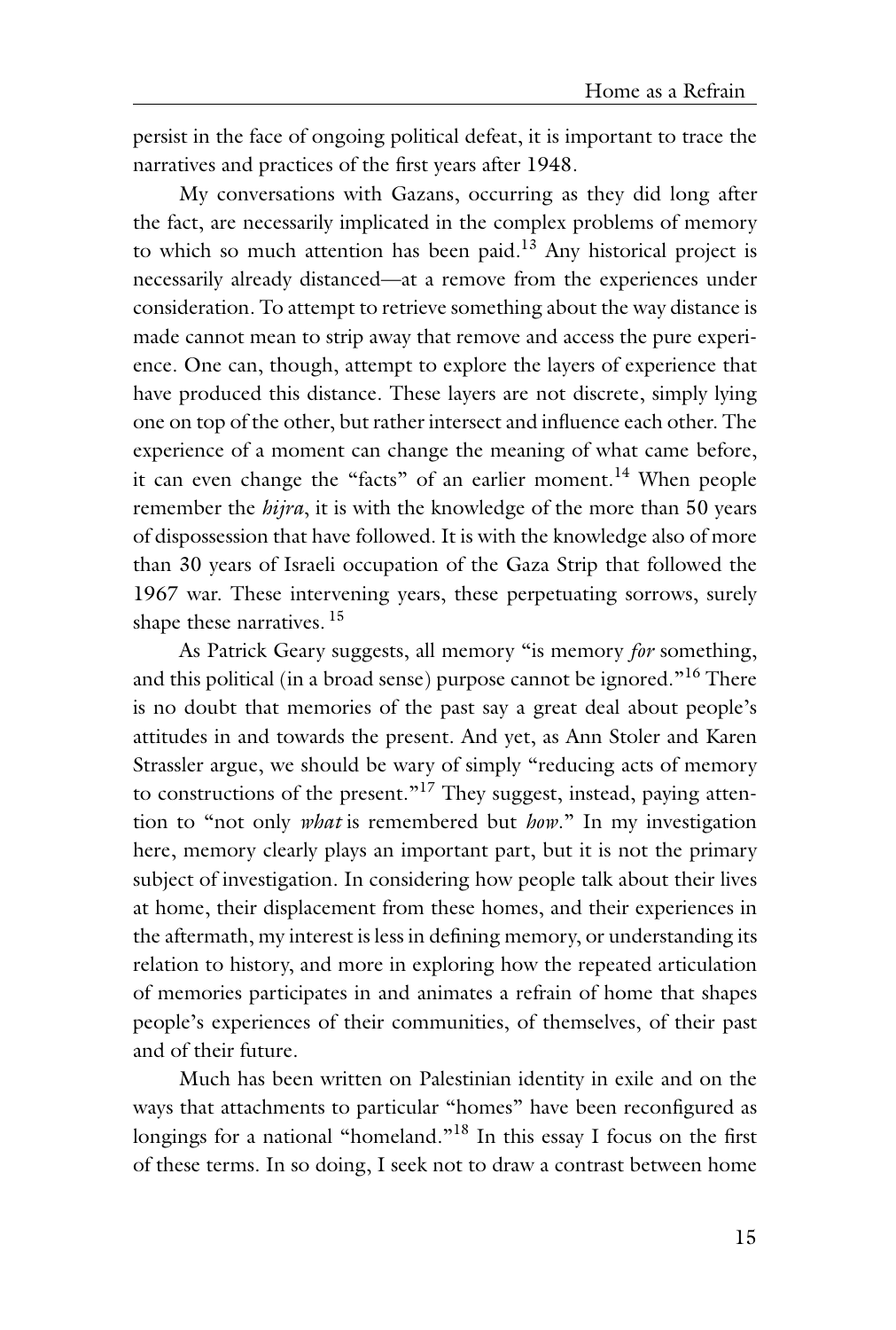and homeland—these are attachments that can easily coexist—but to give serious attention to the details of the transformations in people's relations with the former.<sup>19</sup> The personal scale of intimate relations with home does not render them less significant to the broader Palestinian experience. As we will see, these details not only generate meaning for people's lives, they are also important in shaping encounters with homeland.

Movements in and out of place—crossings of various kinds—offer a good entrée into the Gazan experience and sense of home and highlight its imbrication in broad social and political processes. Despite the diff ficulties involved, movement in and out of Gaza has never ceased. In the immediate aftermath of the 1948 war, people crossed the armistice line to return to retrieve possessions, get food, harvest their crops. As time passed, and the immediate accouterments of daily life could no long be retrieved from home, some people started crossing to steal those same things from the people now occupying their homes. As Palestinian demands for resistance to these conditions grew more vociferous, some of these thieves were recruited to serve as *fida'iyyin* (guerrilla fighters; literally "soldiers prepared to sacrifice themselves") in the struggle against Israel. In each of these crossings, the extent to which the formation of a border, like the formation of home, is itself a process, embedded in other historical and social processes, is made clear.

## Home as a refrain

In Gazan experience, the refrain of home is formed by both the stories that people tell and the movements that they undertook. In music and poetry a refrain is a line that is repeated at intervals throughout a piece. In the experience of home a refrain is, as Gilles Deleuze and Felix Guattari suggest, a rhythmic production of security. In a child singing to keep fear at bay, in a bird singing to mark its territory, they identify the musical dispersal of chaos.<sup>20</sup> As Fawaz Turki describes it, in very similar terms: "*Home*—a mystical, healing incantation that affirms that the link between the world in me and the world around me has not been irreparably ruptured."21 While narrative is one form of this incantation, practice—the transformations in experiences with home after being displaced—is another. Even if these practices are not immediately expressed as part of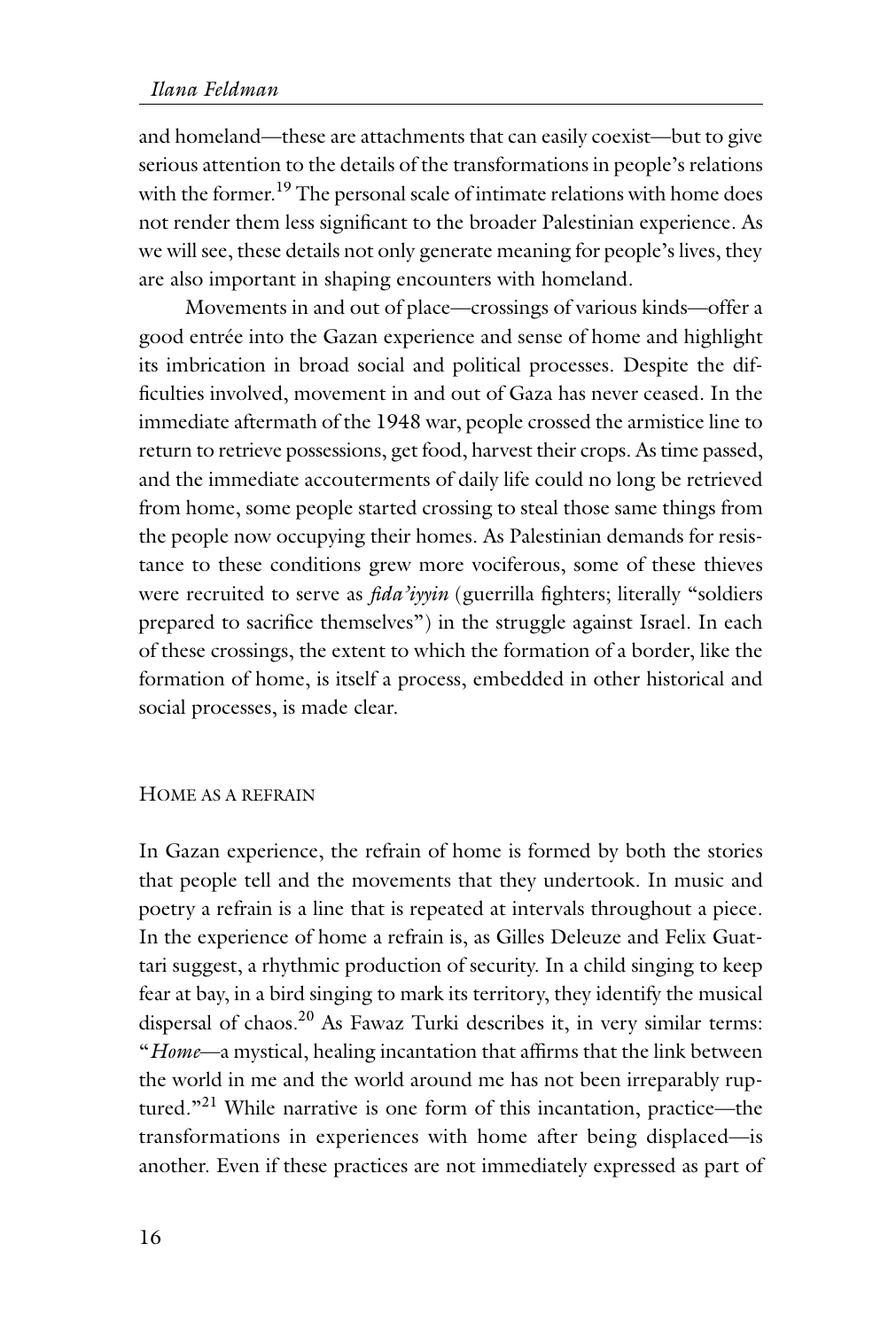a verbal lexicon of home, they do contribute to an experiential lexicon. They form a lived vocabulary, a habit of relation, that in turn affects how people talk about home.

As Deleuze and Guattari point out, home is never simply available but rather always has to be produced and delimited. And home is always both a bulwark against chaos and "in danger of breaking apart at any moment.<sup>"22</sup> This tenuous nature of home is one reason that repetition is so important in its production; it is always in process and is never static. In this, not only is the Palestinian experience not unique, but the production of home as a refrain did not arise only in the post-1948 experience. The contours of that refrain shifted, to be sure, as did the centrality of chaos in people's experience. These conditions further highlight the importance of refrain in the effort to keep chaos at bay.

In the post-1948 refrain, memory occupied a new place, and recollections of past conditions helped shape people's affective ties. But, this refrain was never only about memory; new practices provided new forms of connection. With increasing distance, the balance between the mater rial and the narrative in people's relationships to their homes shifted, and the "told" occupied a larger place than the "touched." As displacement persisted, the close correspondence between the material and the social was ever more disrupted.<sup>23</sup> There was never a complete replacement of the tactile though—as the widespread practice of keeping keys to homes long destroyed can attest—but the character of these objects was transformed. However much people might resist it, these things from home have become more "objects of memory"<sup>24</sup> than "items of use." For Palestinians, the refrain of home always relies on a multiplicity of narratives and practices.

A refrain of home, it should be clear, does not simply give voice to material connections or memories of previous connections but helps to structure people's experience. It can help reproduce home, even when its territory is beyond reach. It can help reintroduce a kind of security, even when chaos is all around. To a certain degree, a refrain *is* experience. That is, it is through these repetitions, incantations, circulations that people experience the security of home. The Palestinian refrain of home in the aftermath of dispossession can shed light, then, on broader conditions of displacement, insecurity and threat, and on ways that people seek to deal with these conditions. In exploring people's stories of the *hijra* and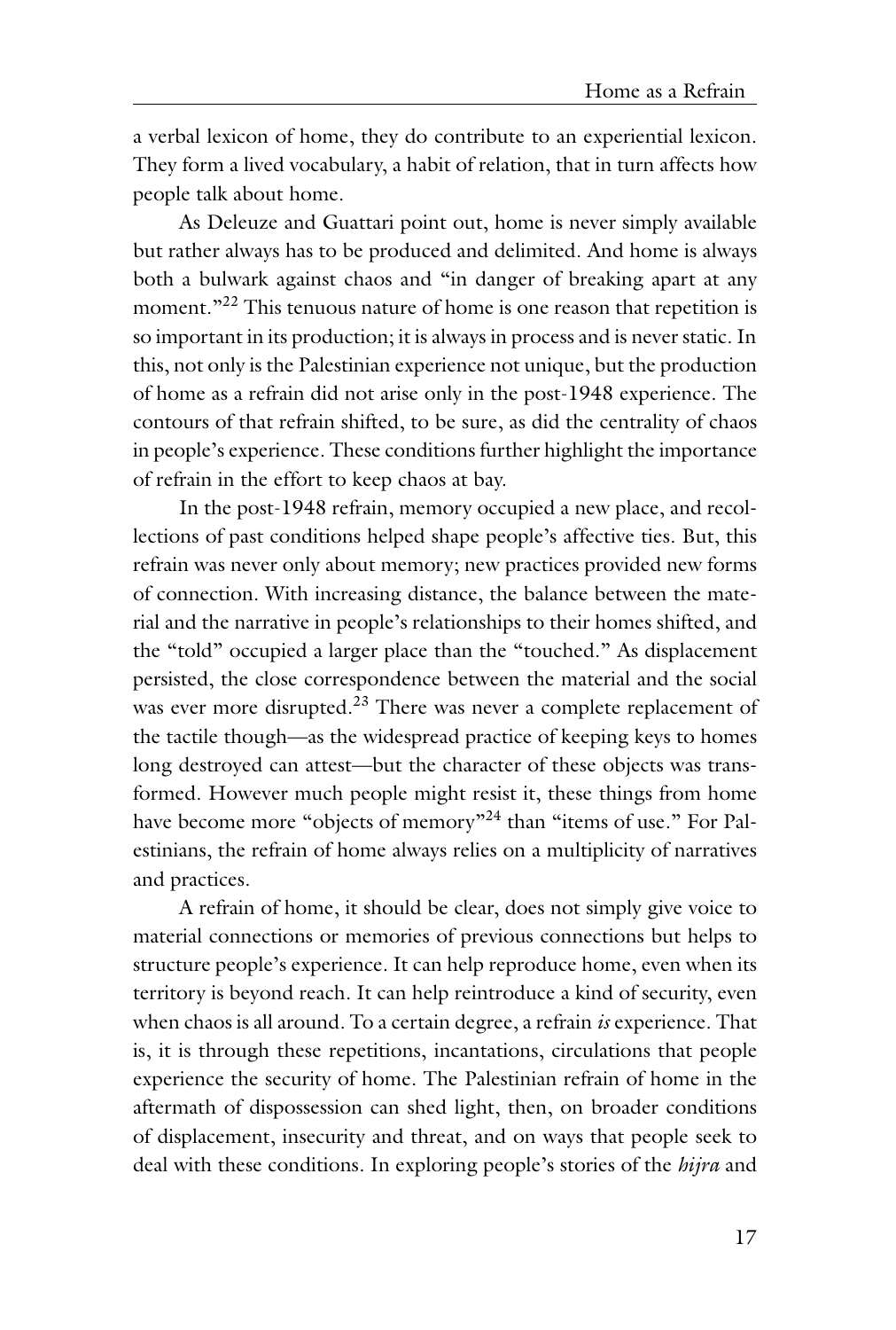considering people's different efforts to cross back to home, it becomes clear that the repetitions of both narrative and practice did give some modicum of stability to even the most unstable experience of home. It was through this repetition that Palestinians were able, to a certain extent, to distinguish their situation from that described by Hannah Arendt in the epigraph to this essay. If Palestinians did not wholly lose "the entire social texture into which they were born and in which they established for themselves a distinct place in the world," it was in large part due to their articulations and enactments of a refrain of home.

In the particular instance of the Gazan refrain, these repetitions worked with, and produced, both proximity and distance. In the aftermath of 1948, home was always both near and far. While the population of Palestine has been scattered around the world, many refugees in Gaza live within sight of their former homes. In the first years after the *Nakba*, this proximity was even more pronounced, given the relative porousness of the border. Over time, as people had to deal with the continued reality of their dispossession, this geographic closeness came to seem less like contiguity. Now, of course, despite the lack of physical distance, both political conditions and the severity of Israel's closure policies have made these homes impossibly far. In examining the refrain of home in and about the first years in Gaza, I highlight this shifting interplay of proximity and distance and its consequences for the refrain's capacity to produce a sense of security. By moving between the two, by articulating and enacting relat tions with home that at times worked with distance and at times brought it closer, the Gazan refrain of home was able to survive the ruptures of Palestinian history and continue to work to provide some sense of secur rity for people. In the sections that follow, I look first at narratives that self-consciously articulate an idea of home and then turn to accounts of practice that reveal an enacted understanding of this relation.

## *Ayyam al-balad*: life at home

The dramatic break produced by dispossession, and the extremely difficult conditions in which people found themselves afterwards, make it seem inevitable that Gazan reflections on home before 1948 would be colored with a degree of nostalgia. As Svetlana Boym describes it, nostal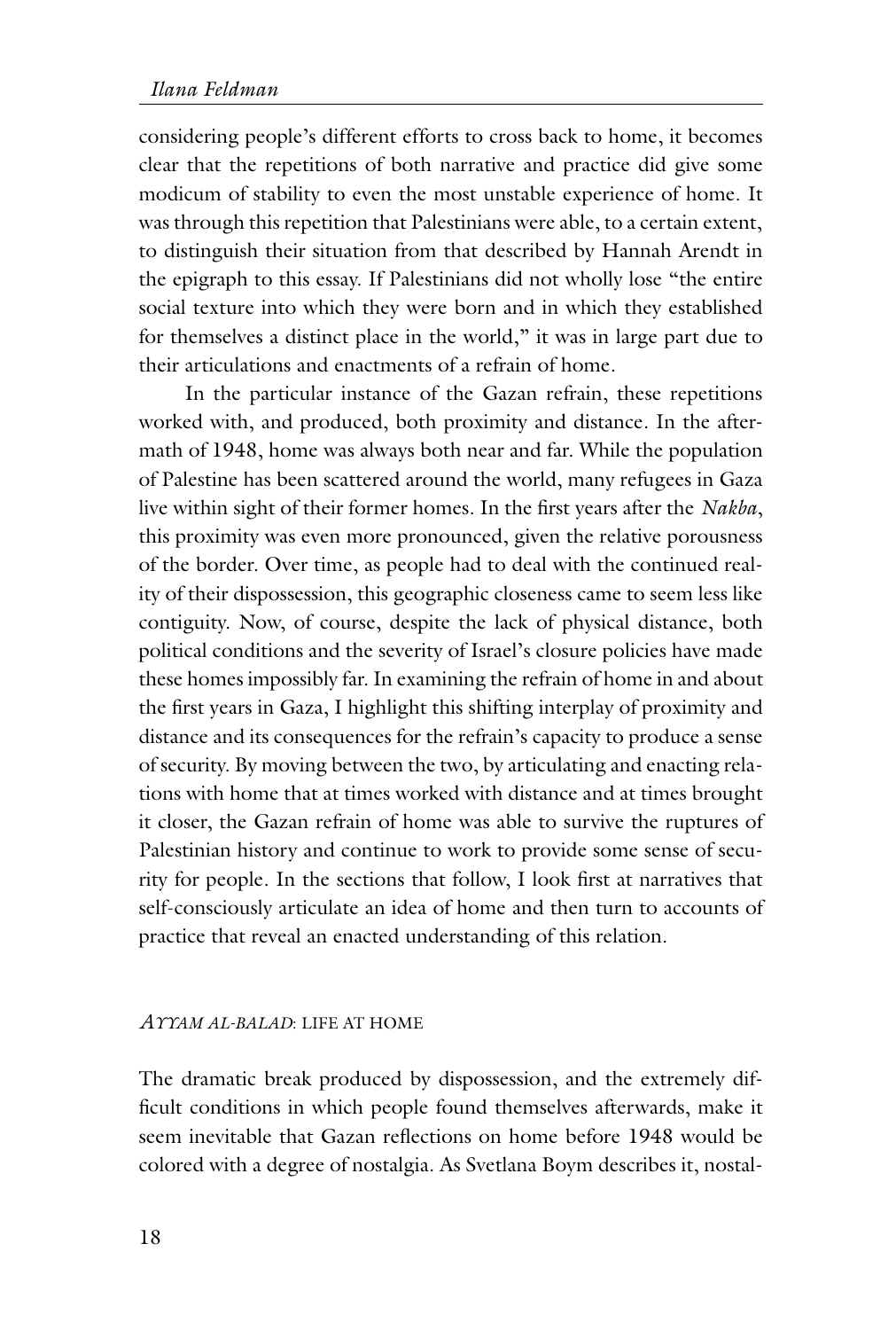gia "is a mourning for the impossibility of mythical return, for the loss of an enchanted world with clear borders and values; it could be a secular expression of spiritual longing, a nostalgia for an absolute ... the edenic unity of time and space before entry into history.<sup>"25</sup> Tracing the modern (medical) history of nostalgia, Boym notes that it was initially seen as a curable condition, an expression of patriotism where people "loved the charm of their native land to the point of sickness," and which could be cured by returning to that land. Over time, however, the disease became less receptive to this treatment and "doctors discovered that a return home did not always treat the symptoms."<sup>26</sup> In the twentieth century, nostalgia seemed to become a widespread cultural condition, often brought on by the catastrophes of the century.

In many ways, this account aptly describes Palestinian memories of their homes before 1948—a longing brought on by catastrophe that cannot be cured simply by returning home. Indeed, many accounts of Palestinian memory foreground nostalgia. Carol Bardenstein, for instance, analyzing cookbooks produced in exile, highlights a Palestinian book as a particularly nostalgic example of the genre. The stories in the book, she suggests, have a generic quality that creates "a nostalgic representation of 'back home' as a place of idealized, simplistic harmony and coexistence, in which explicit mention of the rupture and dislocation is avoided."27 Julie Peteet identifies refugee nostalgia as a coping mechanism, a means of recreating a feeling of security: "essentializing the past through a selectively reconstituted memory narrows the distance between people, providing a narrative basis for establishing a restored inward-looking trust."28 My conversations with refugees in Gaza reflected a similar reference to the past as security. With the tremendous losses and repeated sorrows that have followed in the past fifty years, *ayyam al-balad* are remembered as a time of safety. As Samir Khaled, a refugee from al-Jura now living in Khan Yunis, told me: "It was a sweet life. I wish I could live for one day in my land and then die. Our village was paradise; it was the flower of the cities.… Now in the summer, we can hardly find fresh water to drink. Our village was a park and grapes were like gold."<sup>29</sup>

Without denying the real significance of nostalgia in shaping these memories, though, there is more to be found in them. It is necessary to complicate a view of Palestinian memories of home as *only* nostalgic.<sup>30</sup> Memories of home are not entirely disconnected from either the "real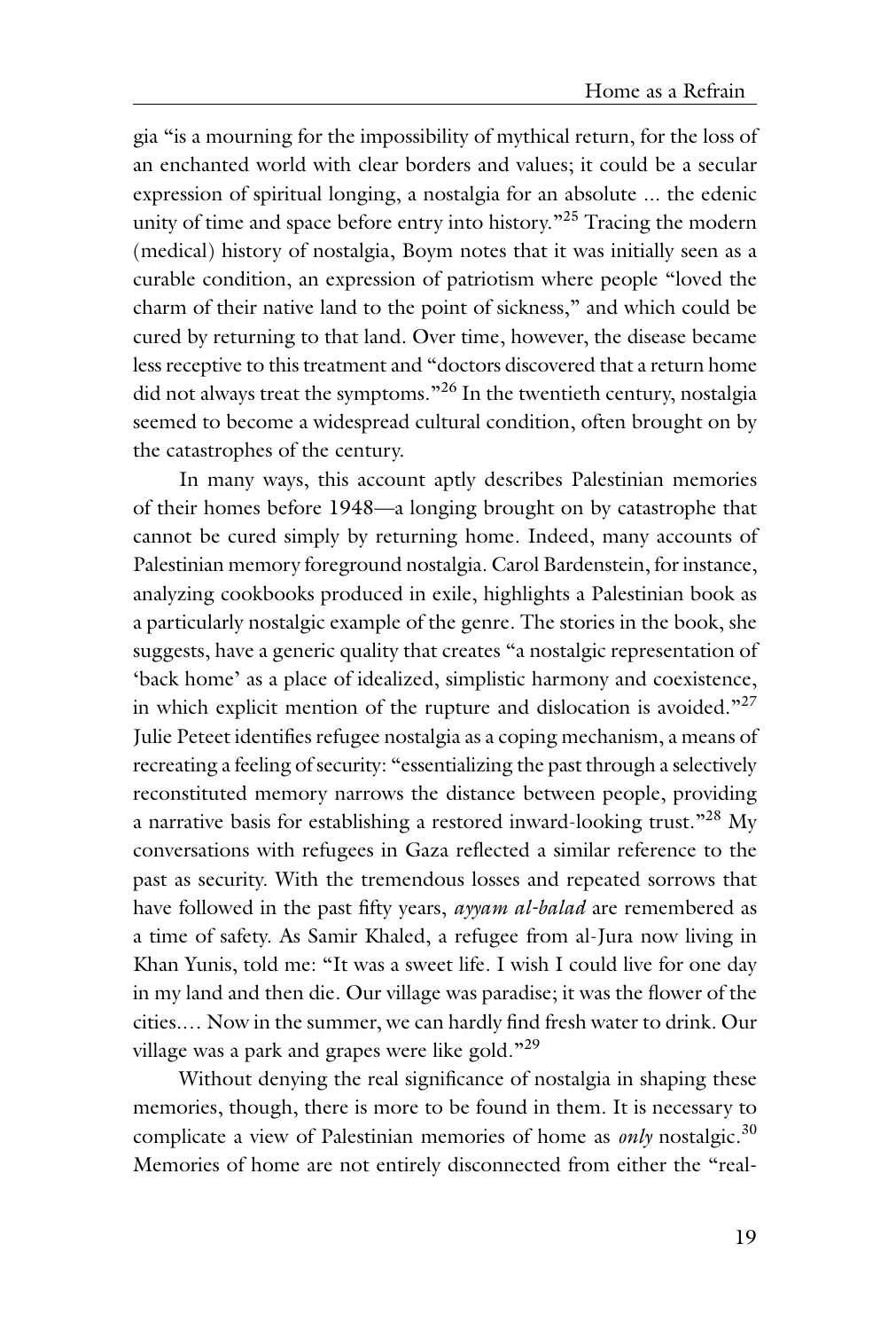ity" that was or the "reality" that is. To understand the meaning of these memories, one must pay attention to what people are nostalgic for when they are nostalgic, to what values are expressed in their descriptions of "paradise," to what understanding of home is evoked in their images of life in the *balad* (village). One must consider as well, how these articulations participate in a refrain of home that *was* transformed by 1948.

Some people I knew in Gaza spoke quite soberly about the difficulties of life before 1948, even as they described it as better than their lives afterwards. Even where descriptions appear idealized, there seems to be considerable continuity in the ways that people talked about home before 1948 and after, suggesting this idealization was also part of a more general way of talking about home. Tania Forte, for instance, has recorded panegyric poetry from the 1920s about village life that shares much with what I heard from Gazans about their memories of life before 1948.31 Valorization of one's village—compared to other villages or other times—appears to be an important part of the refrain of home, defining this space not only as secure, but as socially potent.<sup>32</sup> One of the ways that this social potency, which suggests the possibility of both distinction and stability, was not entirely lost in the aftermath of 1948 (though it clearly was disrupted) was through precisely the sort of reiterations that look like nostalgia.

In their descriptions, people do sometimes talk about their particular houses, but it is the *balad* as home that is most strongly evoked. As much as land and property, then, what was lost in the loss of home was society and community, the security of relations with neighbors.<sup>33</sup> To note this is not to oppose a "collective" understanding of home to an "individual" one. Individual houses mattered to people; their particular place within the village was important. These individual homes were not, though, sufficient unto themselves. People depended upon a constellation of relations—upon the life of the village—to provide the security and safety of home.

In their recollections, people articulate a possibility that they desire, as much as an actuality that they have lost. As Samir Khaled said: "Love, harmony and cordiality prevailed in the village. Nobody dared to say a bad word to anyone and nobody dared to look at your daughter if she went to the orchards. Life was sweet and full of happiness." There is no doubt that the dispersal of people and the subsequent transformations in social relations accord particular importance to these networks of relations.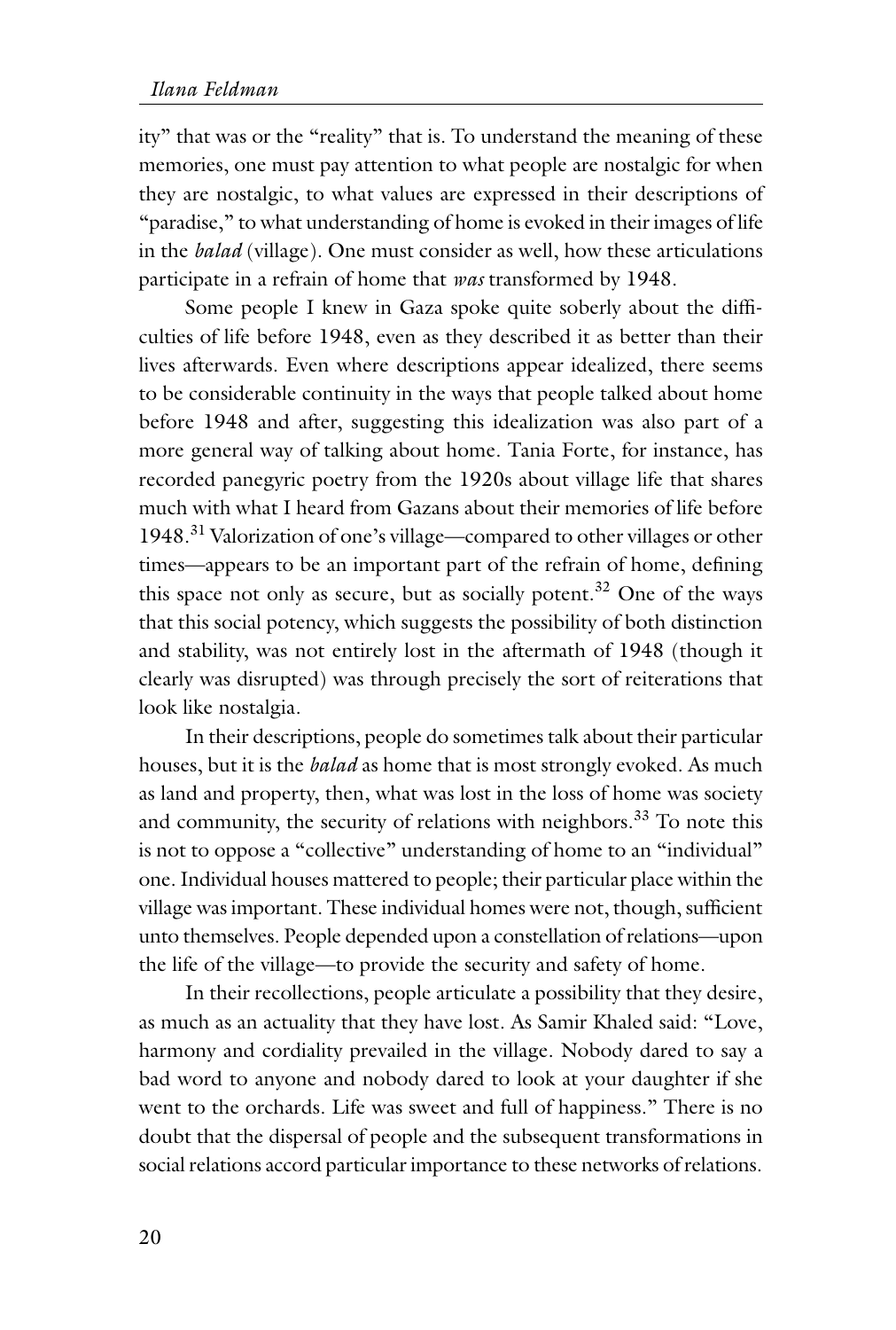Life today is described as worse than *ayyam al-balad* in part because of changes in social mores and relations. As Im Mahmoud, a refugee from Majdal, put it: "Our life now is worth nothing in comparison with the life we had during *ayyam al-balad*. We had land, worked in weaving, and were comfortable and loved each other. The atmosphere was different from that of today. Life now is not good. The world has become corrupt ... and someone who adheres to his religion is ... called backward."<sup>34</sup> That people helped each other then, but now everyone must care for himself was another sentiment I heard frequently.

In addition to memories of strong community, descriptions of *ayyam al-balad* emphasize this community's ability to be self-sufficient. As Nawal Dina, originally from Hamama, recalled: "Our life was good. We ploughed, planted and ate from our land.... We spent the summers in our orchards and fields.... They were our land and farms ... I wish I had them again."<sup>35</sup> Memories of living off what they grew, of not needing to purchase many of their daily requirements, are common among refugees in Gaza. Describing life in her village as being "like gold," Amina explained: "We were prosperous, living on our land, eating figs, prickly pear, grapes and everything. Nowadays if you have money you eat; if you have no money you cannot eat. Then there was prosperity; now we live in need even if we live in palaces."36 Self-sufficiency, like community, provides security.

People's memories of the luxuriousness of their land's bounty may not always be accurate and, certainly, self-sufficiency was not a universal condition. The Palestinian peasantry faced many hardships during the Mandate, due in part to pressures created by Zionist immigration. Landlessness and impoverishment were serious problems, and significant portions of the rural population worked on other people's land or left rural areas entirely to work in cities. Amina was from a wealthy family, which owned a lot of land. As she recalled: "We worked our lands ... and we had also workers who harvested the land with us. We hired people to help in harvesting because we had a lot of land." Even if not a universal condition, and even if closely connected to relations of inequality among the Palestinian population, the memory of the possibility of self-sufficiency has widespread importance in people's ideas of home. Such memories took on particular significance in the dramatically dependent conditions after 1948. Almost the entire refugee population was dependent on rations to survive, a far cry from their conditions before, whatever they may have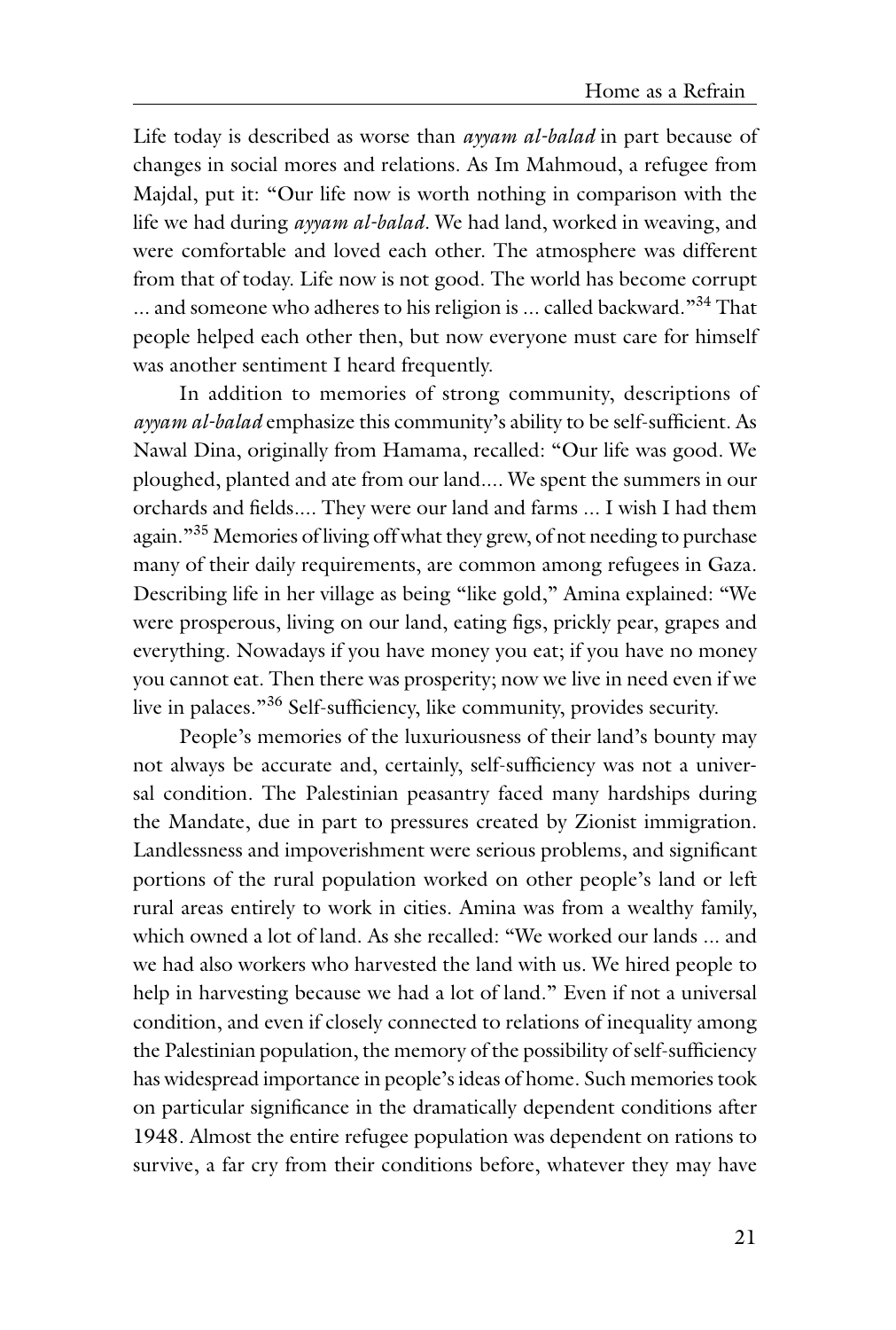been. Quaker relief workers in Gaza noted the stark differences in people's lives. A report on the Mughazi refugee camp described a refugee who "was a farmer in Iqir ['Aqir] before they fled. He owned a bit of fruit trees too and on his earnings they lived in relative comfort in the little village before fright scattered them and their neighbors."<sup>37</sup>

There is nothing particularly startlingly about Gazans' ways of describing home. One can imagine similar reminiscences accompanying any condition of loss—even when what is being lamented is simply the passage of time. This typicality in no way undermines the importance of these recollections for the Gazan refrain of home. It suggests, rather, that this refrain is not isolated—that the repetitions, the incantations, which kept Gazans tied both to each other and to their senses of self are of general significance. With the loss of the actual village, articulation of the mores and patterns of life there helped people define what a good life might be, even when their lives were often extremely difficult. The security provided by village life—a security that was certainly not identical to prosperity or equality—lay partly in its familiarity and predictability. Repeating stories about that life reinvigorated that sense of comfort.

Doreen Massey cautions against "readings of place as home, where there is imagined to be the security of a (false, as we have seen) stability and an apparently reassuring boundedness."<sup>38</sup> Her concern about such approaches to place and home is that they require ignoring the histories of interrelations and dynamic changes that mark any place. Taking this caution seriously, how can we understand Gazan memories of home that are expressed precisely in terms of security and community? One thing that seems clear from these descriptions is that a view of home as a space of safety does not have to imply a naive vision of a completely bounded space. To the contrary, these memories evoke no sense of the village as an impermeable boundary keeping the world out. Gazans remember a multiplicity of relations from *ayyam al-balad*, with neighboring villages, with British administrators and with Jews in the area. Penetrations from the "outside" did not in and of themselves appear threatening to security and community. Intention and power mattered for how people understood the meaning of such interactions. It was when such penetrations sought to disrupt the life of the village (and the nation), the apex of such disruption being the *Nakba* of course, that they were seen as a problem.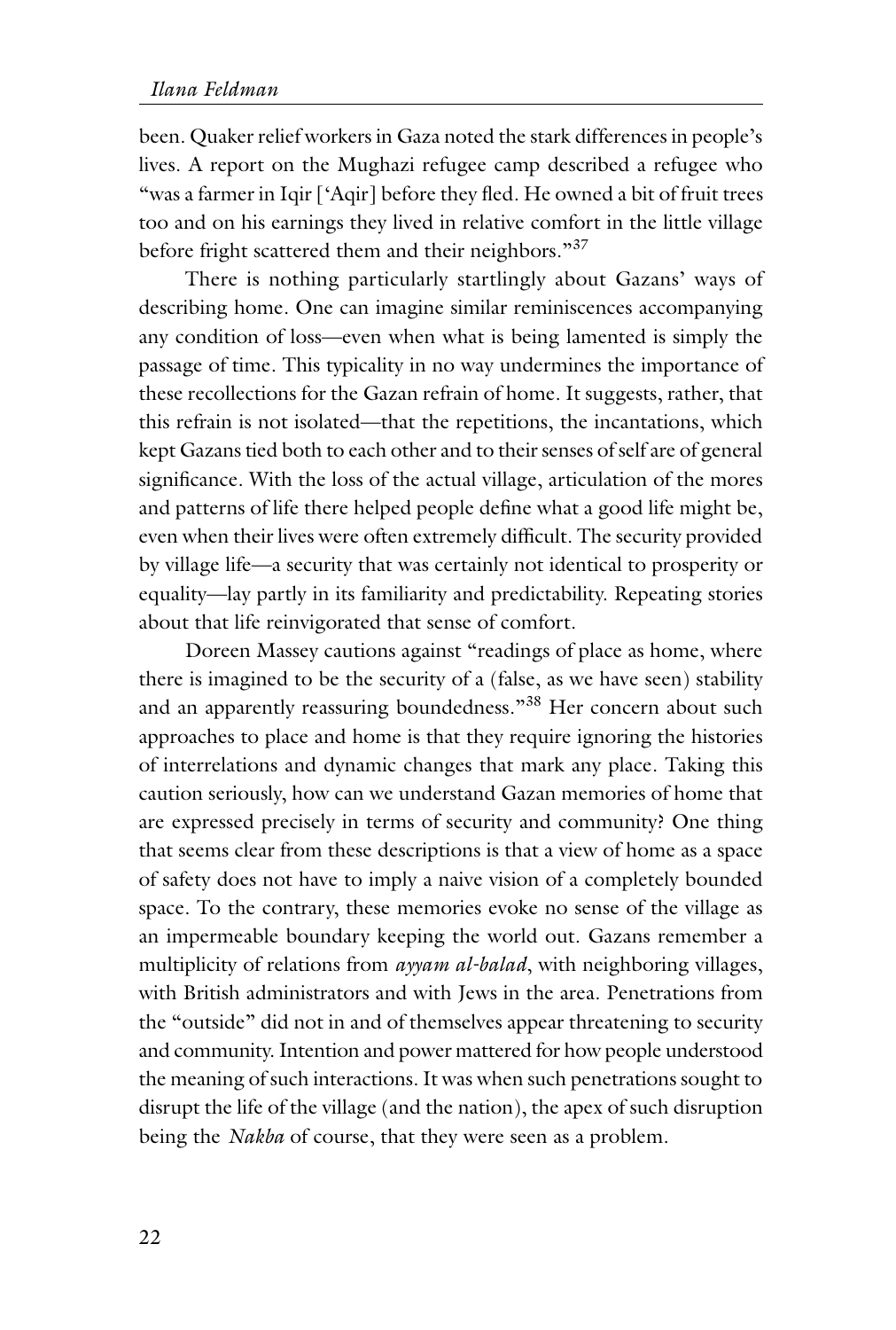One thing that was universal in people's recollections of the *balad* was their ongoing attachment to it. Despite the distance, despite their recognition that they would almost certainly never be allowed to return, people remain deeply connected with their homes. As Abu Ayub, a refugee from Yibna, said: "Until now I know my *balad* and I dream of it, and everybody is like me. I did not leave my *balad*, but it was taken by force from me. Now I live here in Gaza not in Yibna, but the owners of this land are the people of Gaza."<sup>39</sup> The desire to return, even if only to see their homes once again, remains strong. In the years after 1967, when Israel occupied Gaza and opened the borders, many people did go back to see their villages, or the places where they had been. This possibility produced a shift in the refrain.

Often this experience meant reliving the feeling of displacement, as they saw others occupying their former homes or found those homes entirely destroyed. Mahdi Ayub remembered: "I once went to Lyd and cried. I remembered the bygone days when I used to sit under the trees—palm trees and orange trees."<sup>40</sup> Im Mahmoud recalled her visit: "We had two houses in Majdal ... [after 1967] I went there ... a Jewish woman looked out of the door and cried, 'an Arab, an Arab.' I said to her. 'This is my house'... we will never forget our lands and homes."<sup>41</sup> Understanding the strength of these attachments, which coexist with a recognition of dispossession, requires exploring the processes through which people left their homes and the ways in which they learned to relate to them from afar.

## Crossing into gaza: stories of dispossession and dispersal in the *nakba*

When Palestinians became refugees in Gaza, it happened almost without awareness. To get there, they crossed no international border, but simply went down the road. This crossing was a temporal rather than a spatial one, as a border was *ex post facto* established between this territory and the rest of Mandate Palestine. Further, even as they left their homes, few people imagined that they would be gone for longer than a few days or weeks. The stories that people tell about this time, with their attendant chaos and confusion, suggest that for many people departure was not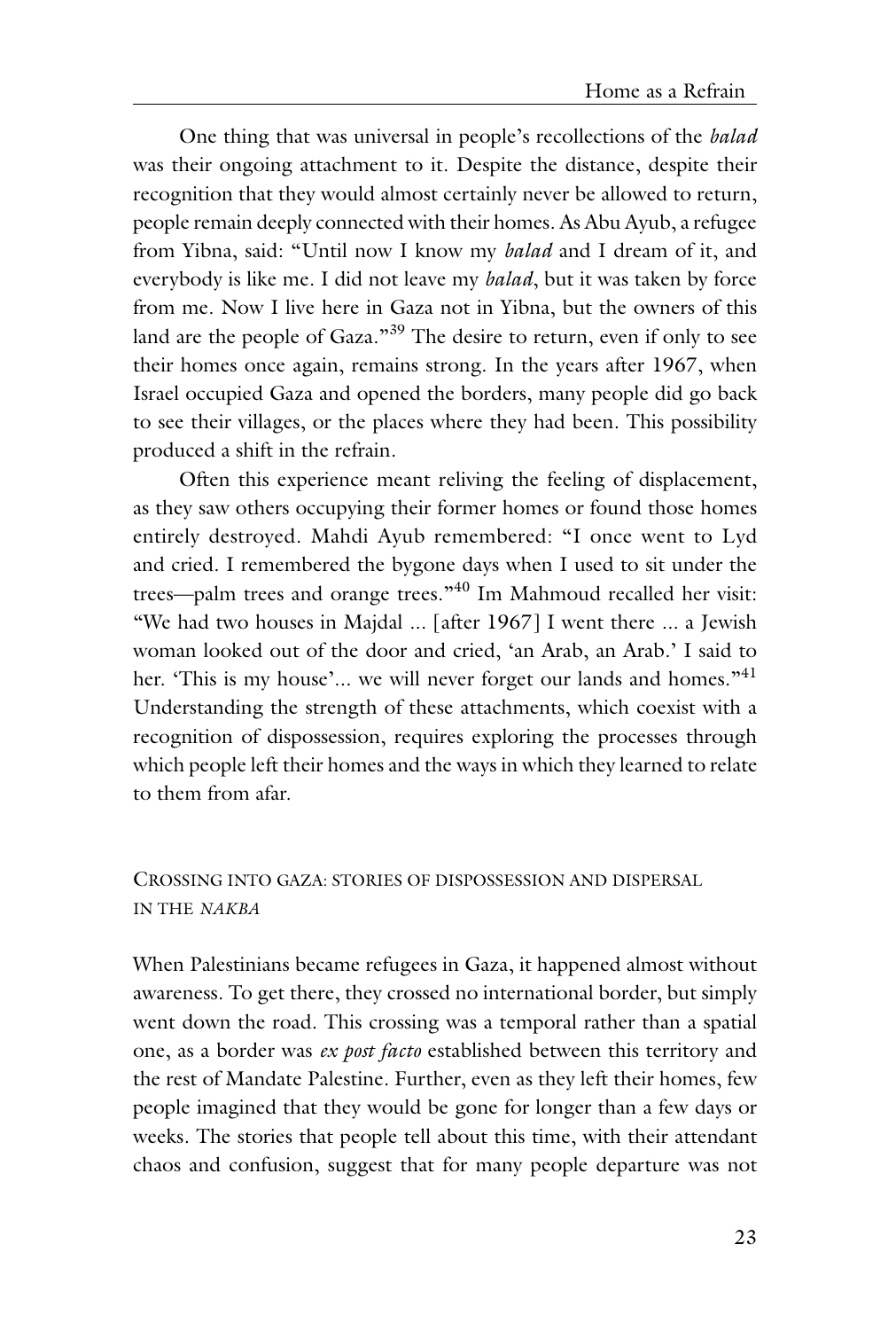a one-time event, and certainly did not produce a clear trajectory from home to place of exile. Some people left their homes and then went back only to be expelled later, as happened in Majdal (now Ashkelon), which was not entirely emptied of its native inhabitants until 1950, when Israel ordered their removal.42 More commonly, people left their villages and moved through many places—from Gaza, to Rafah, into Egypt and back—before finally "settling" into one of the many refugee camps that sprang up on the Gazan landscape. In these camps, often former British military bases transformed for a new purpose, refugees were housed in tents and provided aid by the American Friends Service Committee. This modicum of stability took time however, and the first few months of people's displacement were chaotic.

The chaos of the *hijra*—as this experience is known—is reflected in the stories that people tell about their experiences. Fear, danger, hunger—these are the dominant tropes in all the stories of the *hijra* I heard in Gaza. "If we had not seen the shelling and the human flesh on the walls, we would have remained and never left Majdal," Im Mahmud told me one day as we sat in the small house in the Jabalya refugee camp where she has lived for the past fifty years. "My father said, let's go to Hiribya village. We left Majdal for the orchards and from the orchards [we went] to Hiribya and then to Gaza.... Now we stay in Jabalya and here we built and lived. This is what I have seen in my life." That it was fear that drove people out of their homes was an oft-repeated sentiment as people remembered the confusion of 1948. As Im Tariq put it succinctly: "When they started to fire at us from planes and huge shells fell on us, we were terrified and slept in the orchards. We did not dare sleep in the village and fled to the orchards. When the Jews entered Majdal we left and went to Gaza."43 In these narratives of flight and confusion, as people express their loss and define what was lost in the loss of home, home itself is conceptualized (and reconceptualized). While these stories form part of a broader national narrative, they are also of course profoundly personal. And the refrain of home they articulate is both communal and individual.

Im 'Amir, now living in Khan Yunis, told me the story of her family's *hijra* experience one afternoon when I, along with her grandson and another friend of mine, visited her at home.<sup>44</sup> She told the story as much to her grandson as to me, often addressing him directly as she narrated. This occasion then, was not only a reporting of the refrain, but was itself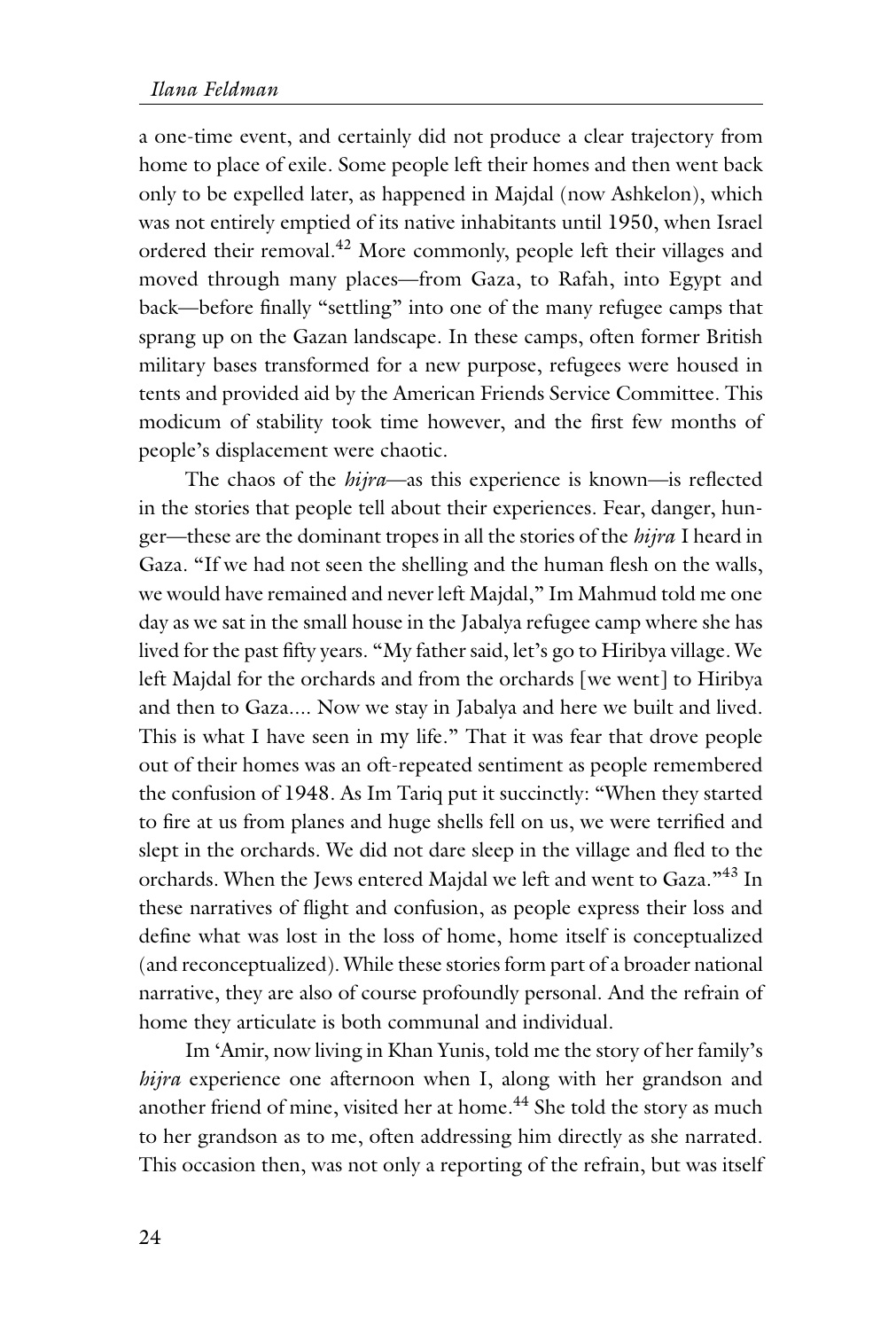part of the practice of reiteration that connected not only those personally dispossessed, but subsequent generations, to homes that had been lost. Im 'Amir's story of repeated departures, of frequent moving around trying to escape bad conditions and look for better ones, is typical of other *hijra* stories I heard in Gaza and serves as an exemplar of a broader narrative refrain. Hers is both a personal story and a national account, and it was told as such.

Her tale began in her hometown of Yibna, a destroyed village in what is now Israel. As she remembers it, Yibna was the last village in the area occupied by Israeli forces during the course of the war:

We were sleeping at sunset time when we heard shooting—we asked what was going on. They said that the Jews had taken al-Qubayba.... The people of al-Qubayba had fled. We wanted to escape but they said that we shouldn't leave. The Jews entered 'Aqir village and the people of 'Aqir escaped. Then they entered Qatra and the people of Qatra also fled from the village and came to Yibna. They said that the people of Bashshit village also escaped.... All the people congregated in Yibna. The Jews surrounded Yibna from all sides.... Then we heard from the megaphone a call that people of Yibna should leave the village and go to the orchards, so we slept there ... we did not take a mattress or a quilt, only a blanket on my husband's shoulder.

Im 'Amir's story begins with security disrupted—as shooting intruded on the evening rest. As each village near Yibna was captured and its inhabitants fled, the layers of this security were progressively peeled away. Each town attacked and lost is named in this narrative, a recounting that both recalls the magnitude of dispossession and keeps alive the memory of these towns. It also reinforces the location of Im 'Amir's personal experience of displacement within a shared national experience.

As Im 'Amir went on to recall, escape was a process, one that was itself traumatic and introduced new insecurities:

At dawn, they said you people of Yibna have to leave, so we walked from Yibna and went through four or five villages. People left the elderly behind in Yibna.... We walked until we reached Isdud [now Ashdod].... I left Rasmia [her daughter] because I could not carry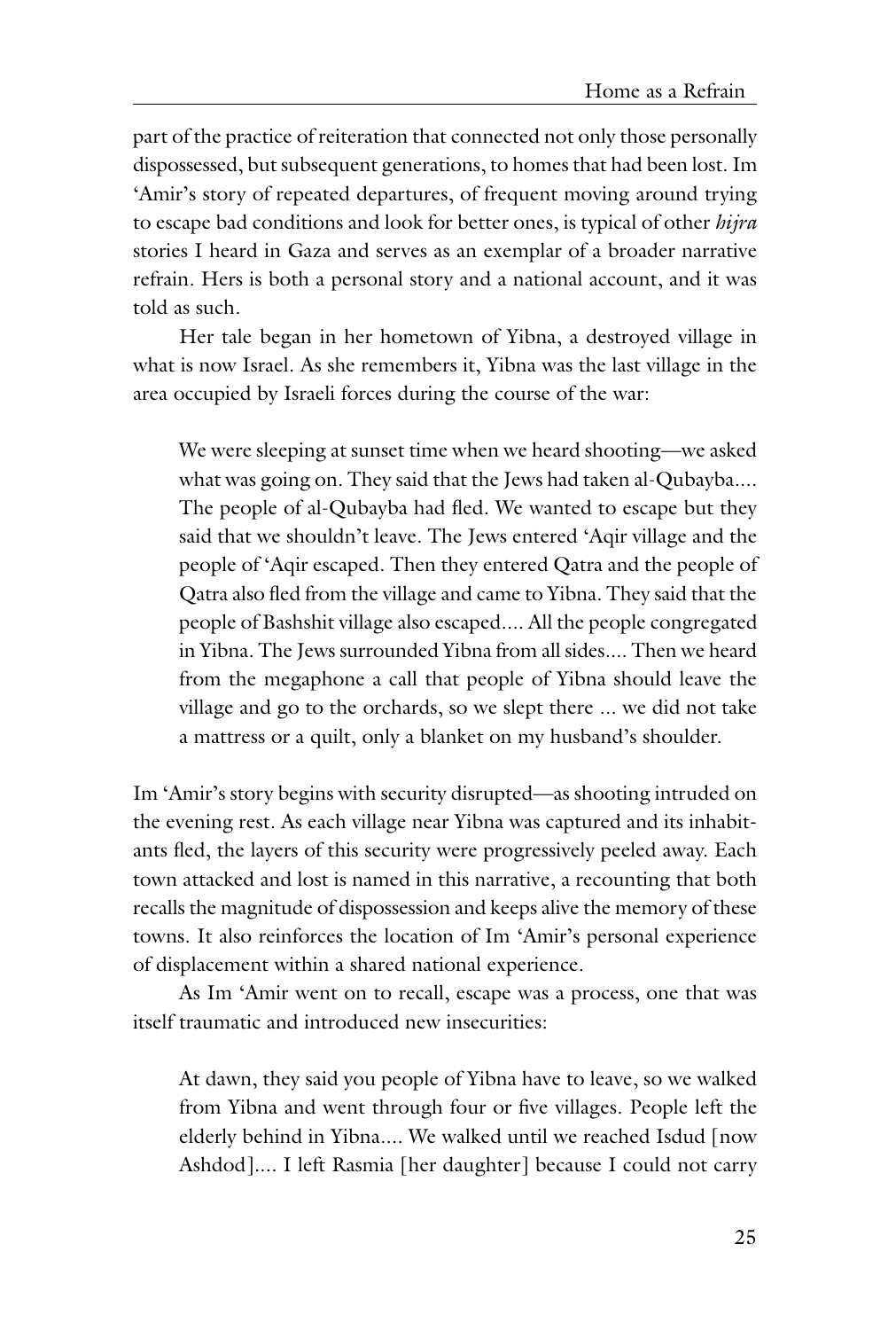her and your father [speaking to her grandson] was not able to carry her ... she started crying and I felt sorry for her and I left the flour and took her instead.... We went to Isdud then to al-Jura, Majdal, Ni'ilya, Hiribya, then to Jabalya, and then we lived in Gaza. The people of Gaza did not tolerate us and kicked us out.... They wanted money for renting houses, and we had no money. We left Gaza for Nuseirat, Maghazi, Rafah, and from Rafah we went to al-Arish ... [then] we came back here [Khan Yunis].

At repeated moments in this narrative of movement Im 'Amir, and others like her, was faced with difficult choices about what to take and what to leave, whether to stay put or move on. Her initial decision to leave her daughter Rasmia and her subsequent reconsideration—choosing instead to leave the flour—was the most dramatic and poignant of these choices, and it was by no means unusual.45 Sometimes a "choice" to move again was imposed—as when native Gazans demanded rent for further use of their property. At other times it was internally driven—as when Im 'Amir objected to one stopping point: "I told my husband that I do not want to stay." Each "choice," each movement, reconfigured people's relationships with their homes. Objects that might have been equally significant—or insignificant—acquired new and distinct value when they were left behind or taken with. Having to pay rent for the first time, or not being able to do so, introduced a new factor into thinking about home. And, each time people had to move on again, to seek another space of refuge, their original homes were that much further away.

Im 'Amir's description of how she and her family lived when they first came to Gaza further participates in a refrain of home—in part through its contrast with what home was like before:

The Egyptian army brought tents for us—the tent was like a room with pillars. Each family had a part of a tent.... It was raining heavily.... They moved us to a camp, which was full of lice. When we slept, lice, bedbugs and fleas crawled on us. Then they sprayed us with disinfectant. We left for Rafah. I said that I wanted to remain in Rafah and I told my husband that we shouldn't stay in an open tent. We made bricks of clay and put the bricks together and surrounded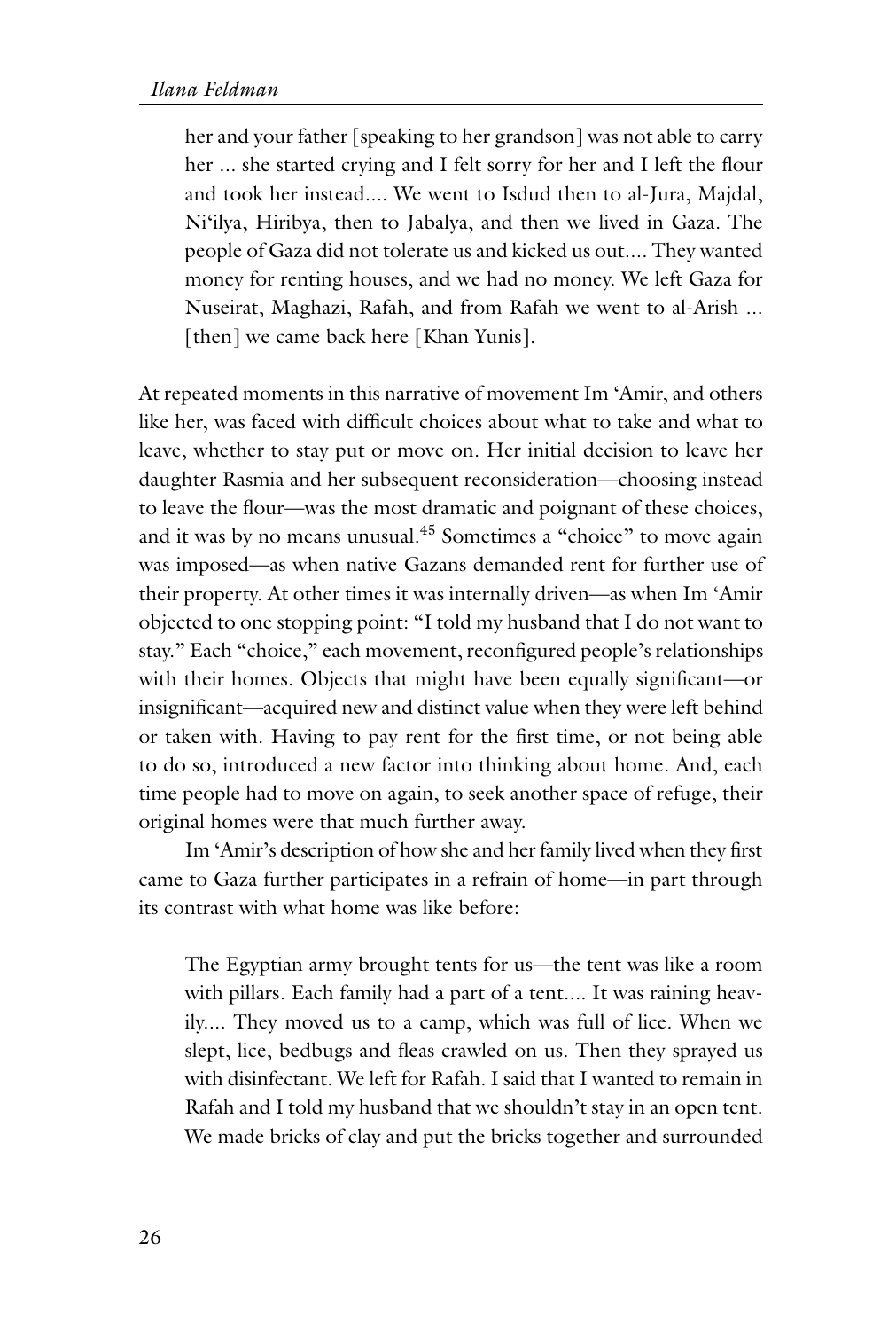the tent with them.... We had no bread or food to cook. Our living conditions were difficult.

This stop in Rafah was only one of many before her family eventually settled in Khan Yunis. No food, no privacy, no house—these were the living conditions in Gaza in the aftermath of the *Nakba*. While food relief began relatively quickly (within a few months), people lived in tents for several years until UNRWA (the United Nations Relief and Works Agency) replaced them with more permanent structures. Im 'Amir's recollections of the discomforts of this time were not contrasted with an idealized view of life at home. She spoke quite soberly about the conditions of life in Yibna, recalling an absence of services and a lack of amenities in the home.<sup>46</sup> The security of life at home was not, then, that of a presumed perfection, a "false ... stability and an apparently reassuring boundedness."<sup>47</sup> This security was derived both from the fact of some predictability in life—that one could make judgments based on past experience and have a reasonable expectation that they would have some relevance for future conditions—and from the capacity to have influence over one's life. From Im 'Amir's description of making and putting bricks around the tent, it is clear that she did attempt to exert some control over their living conditions—to make the refuge more like home. That her family did not stay long in Rafah is a reminder of the tenuous nature of these efforts.

That the spaces of refuge were not in fact home was difficult to forget. In addition to their own longings, native Gazans reminded refugees that they did not belong. As Im 'Amir recalled about the reception by natives: "They made us sleep under the olive trees. In the morning we told them that we want water to wash and drink, but they told us that we had to leave them—that we were the Palestinians who had left our villages and come here, and that we had to leave them." The sense of accusation in this comment was not accidental. Many refugees told me that Gazans initially viewed them almost as traitors because they had left their villages, letting them fall into Israeli hands.

In Im 'Amir's account, as well as in other stories of dispossession I heard in Gaza, the description of the loss of home—a loss that was a process of encroaching threat and repeated upheavals—continues to enact a connection to that home. These stories are told urgently, as if within the moment, a style that not only reflects the trauma of these events (though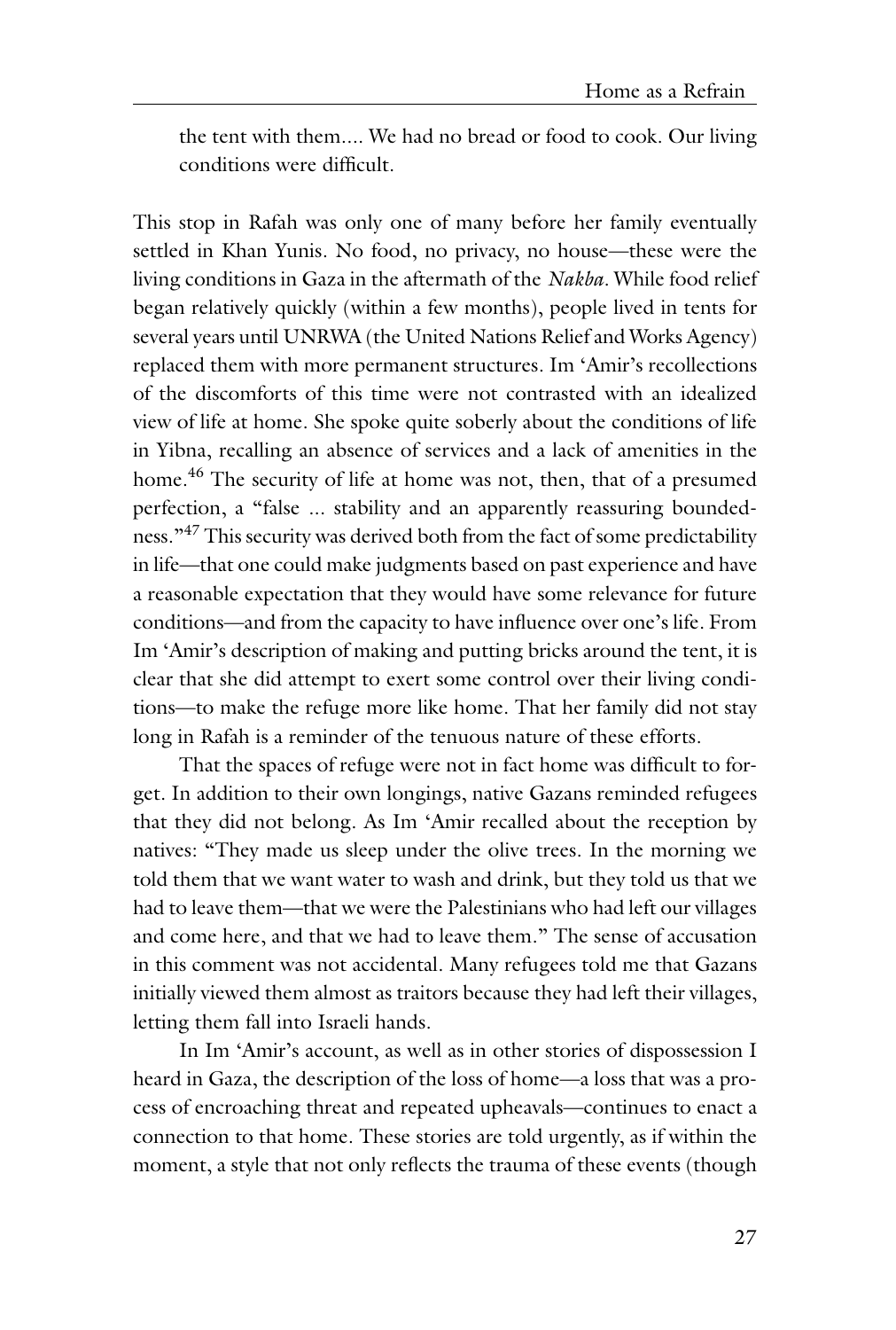it surely does reflect this trauma) but also indicates the extent to which these stories of loss are part of today's refrain of home.<sup>48</sup> By returning the tellers to the time of loss, these narratives help preserve an ongoing connection with that time's home. That connection then animates this time's refrain—a refrain that cannot rely on a physical relation with the territory.

Even as *hijra* narratives offer a memory of home that articulates a continuing connection to lost land, the fifty years of dispossession have necessarily produced enormous changes in Gazans' sense of home as well as in their relations with their lands left behind. The refrain of home incorporated both memory and practice and was dependent on both repetition and the capacity for transformation. In this way it forged a connection with home, not only as it had been in the past, but as it came to be in the present. In the sections that follow I trace accounts of different post-1948 trajectories of movement, accounts which illuminate the conditions in which these relations were re-formed and the practices through which they were enacted.<sup>49</sup> These narratives of practice give further shape to the meaning of home, even as their focus is on the details of what people did. They enact an understanding of home that sheds light back on the articulated ideas of home this essay has considered thus far. One can see, for instance, how ideas of home as security played out in people's attempts to manage the dramatic change in their lives.

## Deterritorrialization denied: crossing the armistice line for food and property

Nineteen forty-eight created a fundamental rupture in Palestinians' lives, but they did not know the extent of it right away. For quite some time, refugees thought they would be going home and hence did not necessarily feel displaced or dispossessed. People's active relationships with their homes were also not always severed in an instant. For some time there was considerable diversity of relations with these homes. In considering post-*Nakba* movements in territory and in relation to home, I begin with the attempt to retrieve possessions. When Palestinians left their homes in 1948, they assumed they would return as soon as the fighting was over. Consequently, they left most of their possessions behind. As Quaker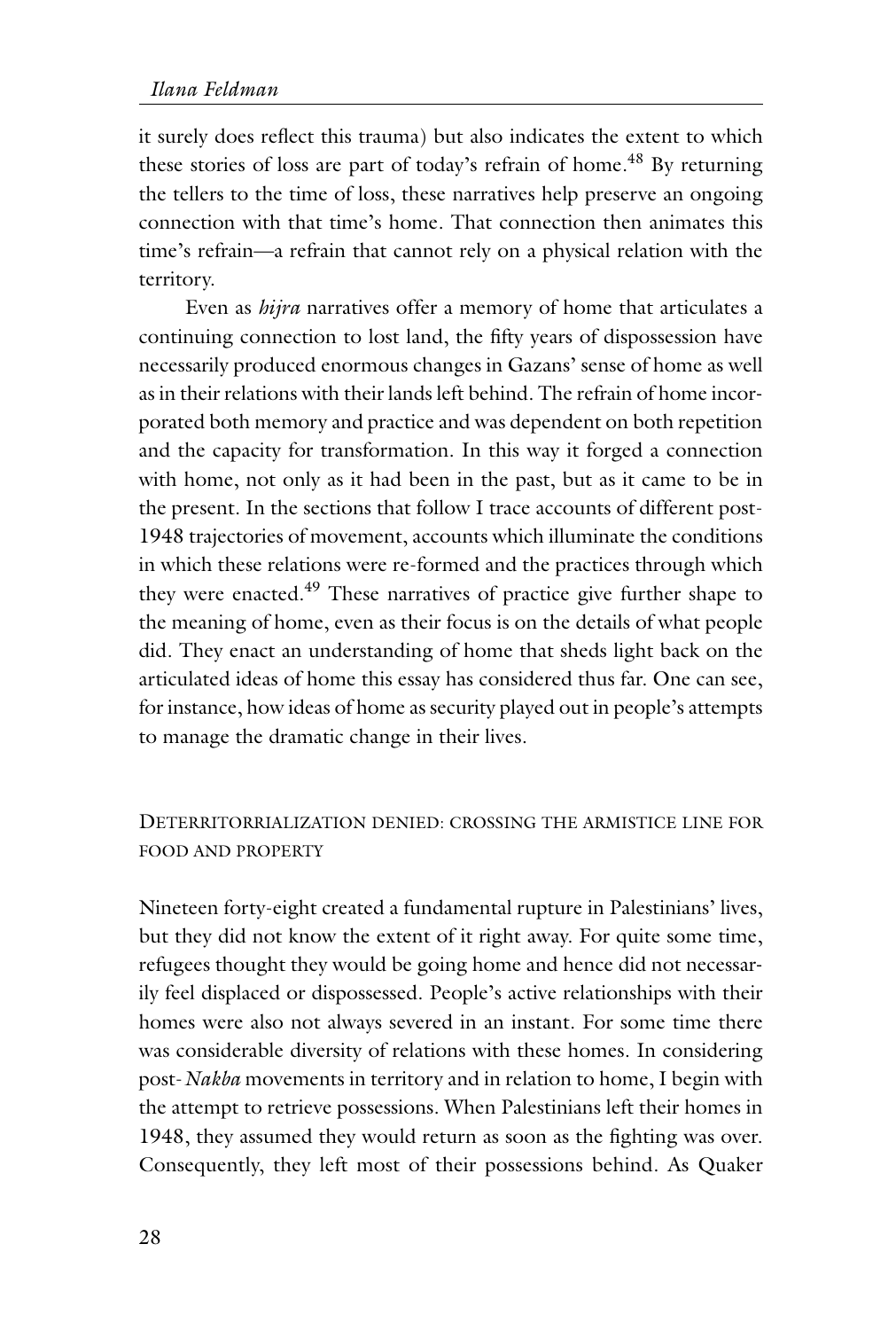relief workers commented about conditions in one camp: "In this tent as through-out the camp there is scarcely a stick of furniture. Most of the refugees took flight, in a panic, at a moment's notice, running off in just what they had on and bringing only the little cash they could scrape together at the moment of departure."<sup>50</sup>

As time went on and a full return continued to be impossible, Palestinian refugees in Gaza began to cross the armistice line to retrieve their possessions and, especially, to harvest their crops. As the Quakers also noted, such crossings were extremely high risk ventures: "Some have managed to slip back to their homes during the night—a long and highly dangerous journey—but these have not managed to bring anything out as bulky as clothes or furnishings of any sort."51 Im 'Amir recalled this experience in her story: "People wanted to return to Yibna because the wheat was ready. They bought donkeys and went back to bring wheat. The Jews fired at the donkeys. And people came back disappointed, having neither their donkeys nor wheat, nor anything else." Ibrahim Mahmud, a Gazan teacher whose family land lay on the other side of the armistice line, told me that he did not attempt the crossing, but that many others did: "They used to store their crops—wheat or barley—in a well and close it up. So, they knew the place where they stored it and the Jews didn't. People infiltrated and dug out what they had stored and took it because they were in need.... Many of these people were shot dead when the Jews met them."52 When people attempted to return to harvest wheat they enacted a continuing and present relationship with home, and when they were rebuffed and shot at, the near impossibility of such continuity was made clear. And yet, people continued to cross.

Gazans who crossed the armistice line were, in fact, in danger from two sides. Egyptian authorities also tried to put a stop to these crossings, in part because of fears about Israeli reprisals against violations of the armistice agreement. The Egyptian concern that Gazans might act as spies for Israel indicates another reason they wished to control these crossings. As one Gazan told me, "anyone they caught they considered a spy."<sup>53</sup> Border-crossers were thus "targets of Egyptian bullets on suspicion of being a 'spy' or Israeli bullets [as] an 'infiltrator' or 'fida'i.'"54 Accusations of spying had multiple sources. Some Gazans saw such charges as part of an Egyptian effort to deflect responsibility for their failures in the 1948 war: "One always looks for a scapegoat. So, they said 'the Palestinians cheated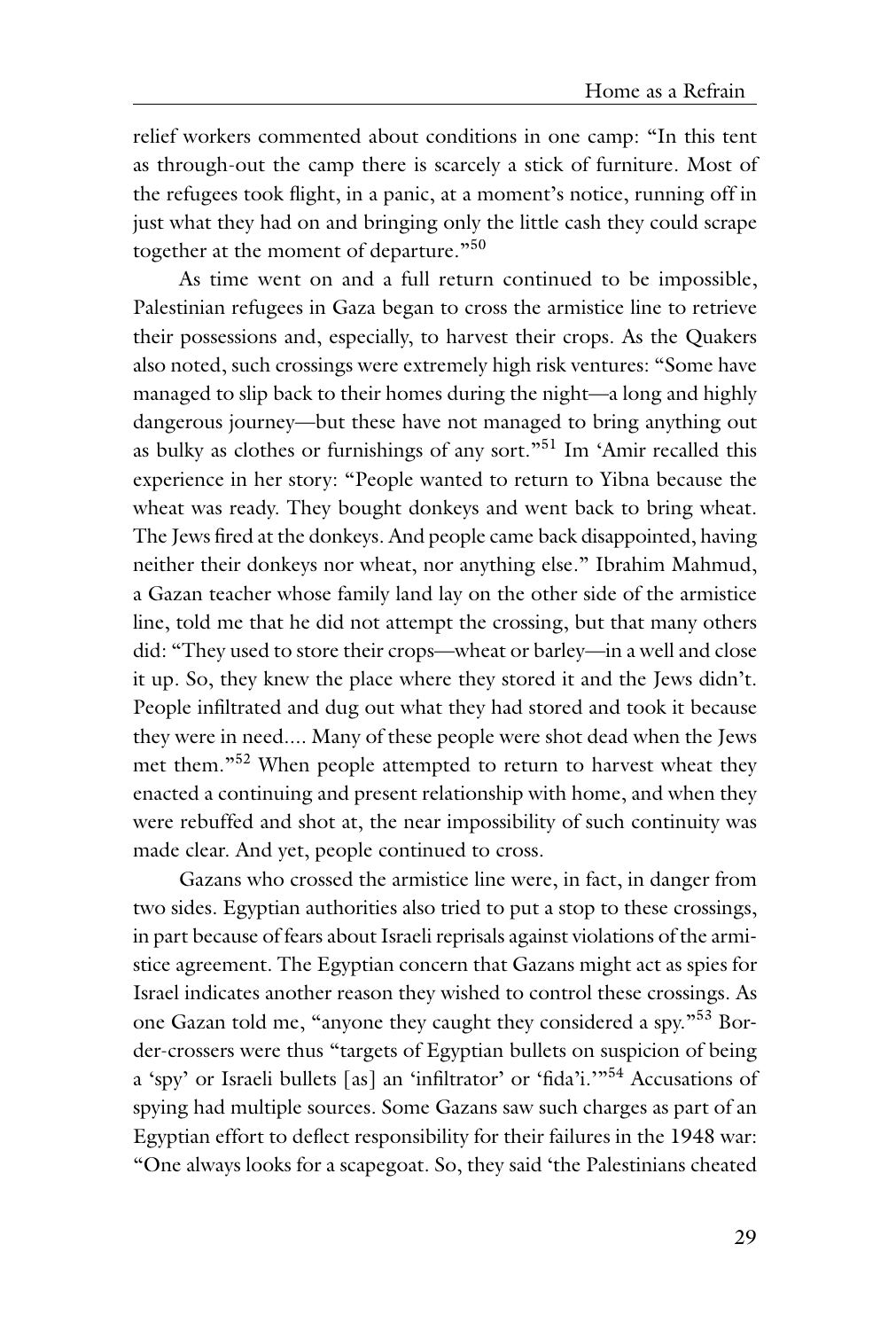us. The Palestinians were conspiring with the Jews against us.' When the Egyptian army was routed, they started to say that the Palestinians were collaborators with the Jews. They blamed us for their defeat."<sup>55</sup> Additionally, and as part of the same discourse of betrayal I noted above, native Gazans sometimes accused refugees. As Abu Khalil, a refugee living in Rafah, described: "They used to say we sold our land and came to ruin theirs. They accused us of being spies."56 If going home raised suspicions that one was a spy, then home was surely no longer a site of security. If one's daily living subjected one to charges of betrayal, then the space of refuge could not keep chaos at bay either. Caught amidst these various accusations, and still in desperate need for their goods left behind, home must have felt very tenuous for Gaza's new inhabitants.

The awareness of risk was prominent in all the stories people told me about these ventures, as were the debilitating conditions that made people willing to face these risks. As Abu Nizar, originally from the village of Hamama, told me:

When we first left our villages there was starvation and hunger ... people had fled and left everything behind. We remained about four or five months with no food or supplies or anything. So, we started to go home to our villages where our stores and houses were to bring grain, flour, wheat and oil in order to eat. The Jews put ambushes on the road.... Yet people were compelled to go, because of hunger. This happened in the first part of 1949.<sup>57</sup>

Just as *hijra* narratives recall an ongoing connection with home, these early movements across the armistice line reflect an everyday practice in which home was still present. The danger that was involved in these attempts to go home, however, indicates the extent to which they were no longer simply "ordinary" everyday practice. In the wake of dispossession, people's usual patterns, usual ways of securing their livelihoods, were dramatically disrupted.

Efforts to return home in part reflect the liminality of this period. New ways of living in exile had not yet emerged, but old ways were no longer secure. These attempts to return to physical homes seem to inject the possibility of security—of having enough food, of gathering one's possessions—into conditions of tremendous risk. Doing nothing entailed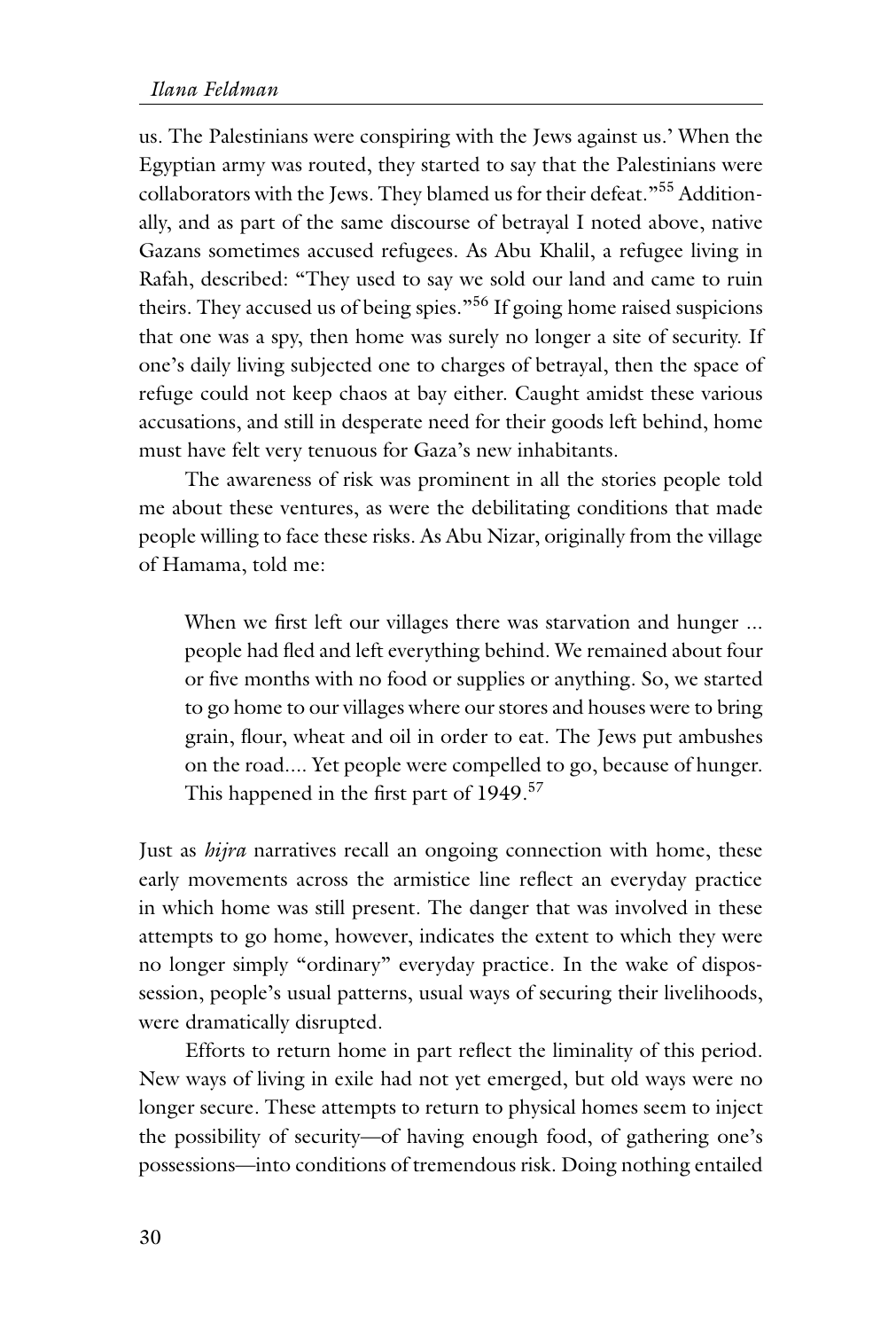its own risks, of course, as food sources were scarce in Gaza. The chaos of this time made it difficult to manage the present, let alone plan for the future. These early crossings show people attempting to work with the past—with their familiar rhythms of harvesting crops—to help stabilize their present. That past practices could not provide material security for the present further underscores the trauma of this period. At the same time, these practices did participate in the shifting refrain of home that helped keep this trauma from overwhelming everything.

If home can be understood as the organizing of space such that "the forces of chaos are kept outside as much as possible"58 then what kind of refrain of home can be found in encounters with danger and deprivation? In the case of Gazan refugees crossing back to their land, it was precisely the confrontation with these forces that worked to keep the full extent of that chaos at bay. These early crossings were not a strategic response to chaos, an organized effort to reconstitute a stable home. Rather, walking through risk constituted a practice—rather than a plan, or a strategy—of denial of the dispossession that was underway. This denial was not necessarily a conscious response but was rather a condition of getting by. At this early point, lands that were now occupied by Israel were not yet experienced as separate from the territory where people were (temporarily, they assumed) living. The relationship of Palestinians to their land was not yet transformed into a longing for what had been lost but remained embedded in the realm of the practical and the mundane. Even as getting there had become dangerous, going there (and especially going there for "everyday" purposes) helped keep home close.

Still, even as these early illicit border crossings indicated a practice of denial of deterritorialization, there were at the same time a multiplici ity of other forces that produced a growing awareness of precisely that loss of territoriality. These contradictory—but always mutually constitutive—conditions of being highlight the confusion that marked the first months, and even years, after the *Nakba*. These early crossings, unlike later ones, are not remembered as an explicit challenge to the occupation of their land. The constitution of a sociological border, or an experiential territory, follows a different rhythm than does the political demarcation of a boundary line. The early crossings of the armistice line by Gazans—which were not experienced as a border crossing and in which people seemed to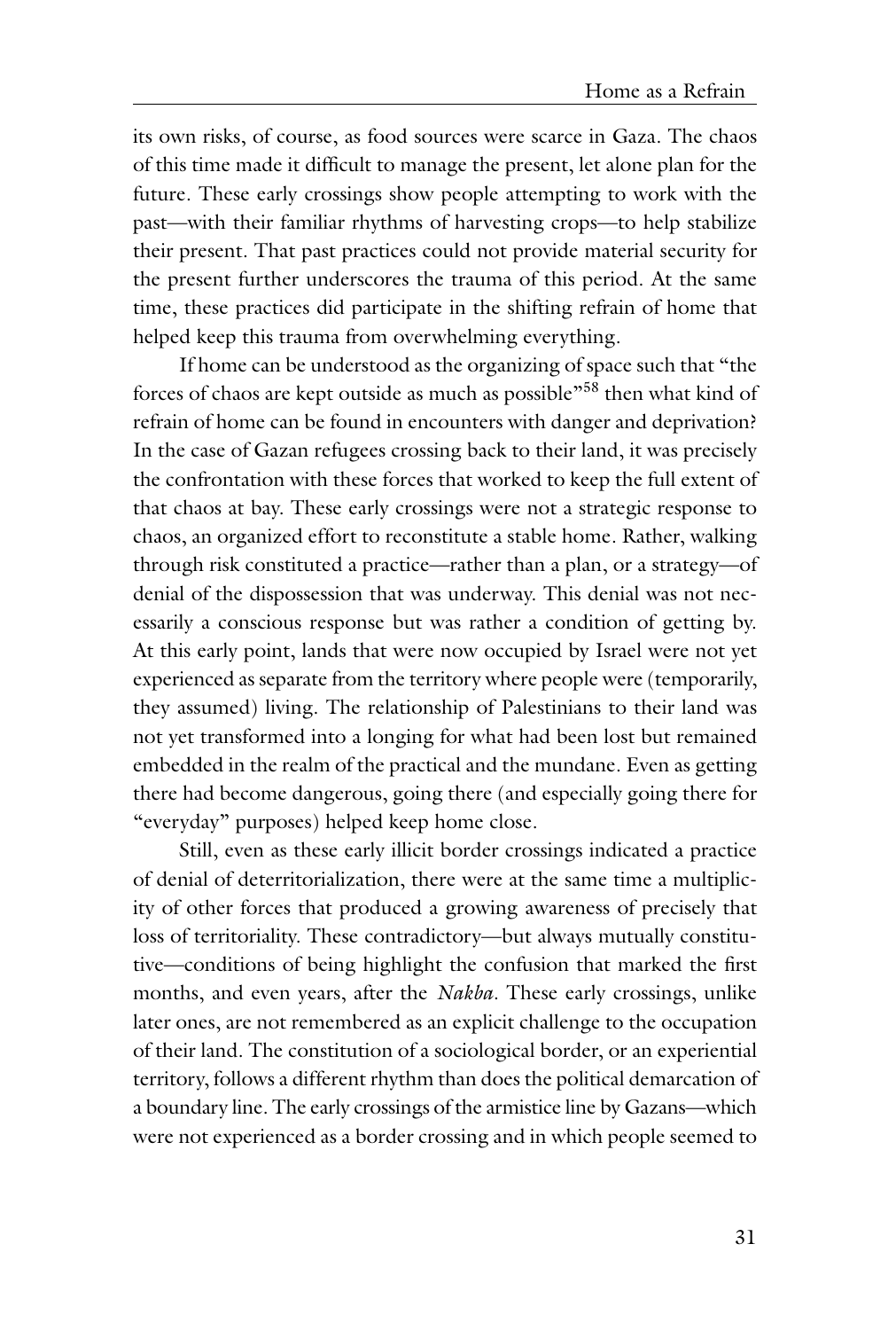be working with multiple temporalities—are a concrete instance of this different rhythm.

## Stealing from "home"

As time passed, and the conditions of displacement continued unabated, refugee practices in relation to their homes shifted. Along with Egyptian efforts to insist on respect for the conditions of the armistice—which demanded that no one cross the line—the mere fact of continued distance worked its way into people's consciousness and into their ways of being with(out) home. Under these circumstances, denial gave way to acknowledgment, but not acceptance, of displacement and deterritorialization. And, just as *hijra* narratives worked to reconnect with home through an articulated refrain, new practices emerged which sought a material connection with lost homes and produced a different register of refrain. There were at least two distinct sorts of new practices that participated in the shift away from denial toward opposition, each with its own inflection. Each continued a crossing of the armistice line and each, even as it recognized, also rejected the legitimacy of displacement. Crossing the border to steal from nearby Israeli settlements remained a somewhat ad hoc response to the conditions of displacement. It differed from the earlier crossings to retrieve possessions primarily in the provenance of the goods retrieved. However, the second sort of crossing—*fida'iyyin* attacks—was a communal and increasingly organized action on behalf of a "right."

Given the desperate poverty in Gaza, a condition that was mitigated but not alleviated by the relief provided first by international aid agencies, and then by UNRWA and the Egyptian government, it made sense that people continued to look to their old homes as a source of sustenance. As time passed, however, that sustenance could not be provided by their own crops or their own goods—long since disappeared—but only by those of the new inhabitants. It is not surprising that some Gazans tried to eke out a meager living through the sale of stolen goods, however risky the venture. Benny Morris records a regular flow of refugees across the border to steal, both as individual ventures and as a form of employment (merchants sometimes paid people to bring back equipment).59 The vibrant market in stolen goods was made possible by the existence of the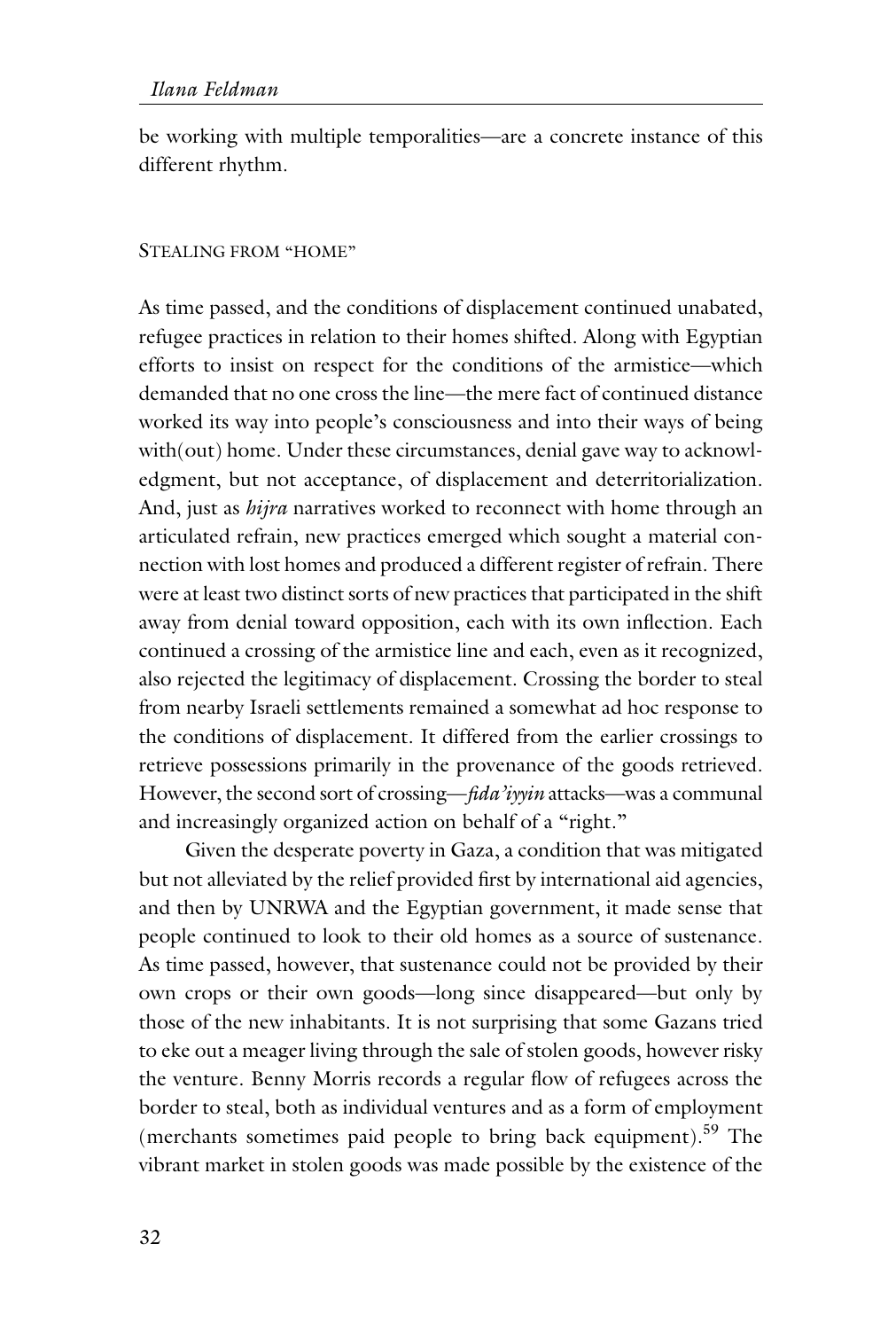boundary line, which rendered the recovery of such goods through polici ing impossible. That the occupation of their lands by new Israeli settlers was not accepted as legitimate is reflected in people's apparent comfort with this trade. Just as people's efforts to retrieve possessions from home indicated efforts to produce a new security under conditions of acute threat, crossings to steal indicate new configurations of managing one's livelihood—configurations that were both required because of the new border and made possible by it.

Describing the severity of unemployment in Gaza, Sami Ibrahim—a retired teacher and amateur historian—linked both stealing practices and some people's participation in *fida'iyyin* units to these difficult conditions. Recalling an instance of stealing to which he had some connection, Ibrahim highlighted the normality of this practice for Gazans:

I remember that I was the vice-principal of al-Zahra Secondary School. The headmistress, said to me: "If we want to make a garden, we need a hose. How can we get one?" I asked someone, who said: "A bedouin man will bring me a good hose from the Jews—from the settlements." He brought the hose ... and the headmistress attached it to the tap.... But she found holes in it. She told me that it was broken and couldn't be used for the garden. We called the man and he changed it. Finally we discovered that the hose was not broken, but that it was a special kind of pipe, one we didn't know, used for irrigation. This is to say that there were many people who got by on stealing. Until today there are workers who steal from the Jews.<sup>60</sup>

Dating this story is a bit difficult. Based on what Ibrahim told me about his career trajectory, it would seem to have happened in the mid-1950s, but drip irrigation (to which the pipe with holes refers) was not developed until the 1960s. He may be conflating memories of different events, certainly possible given the prevalence of stealing as a practice. For my purposes here, the significance of the story lies in what it reveals both about the ordinariness of this practice and about changing relations with lost lands. In highlighting the surprise of the hose with holes, Ibrahim illuminated a broader transformation in people's familiarity with their former homes. That other people now possessed these homes of course meant that they would change. Encountering new sorts of objects coming from these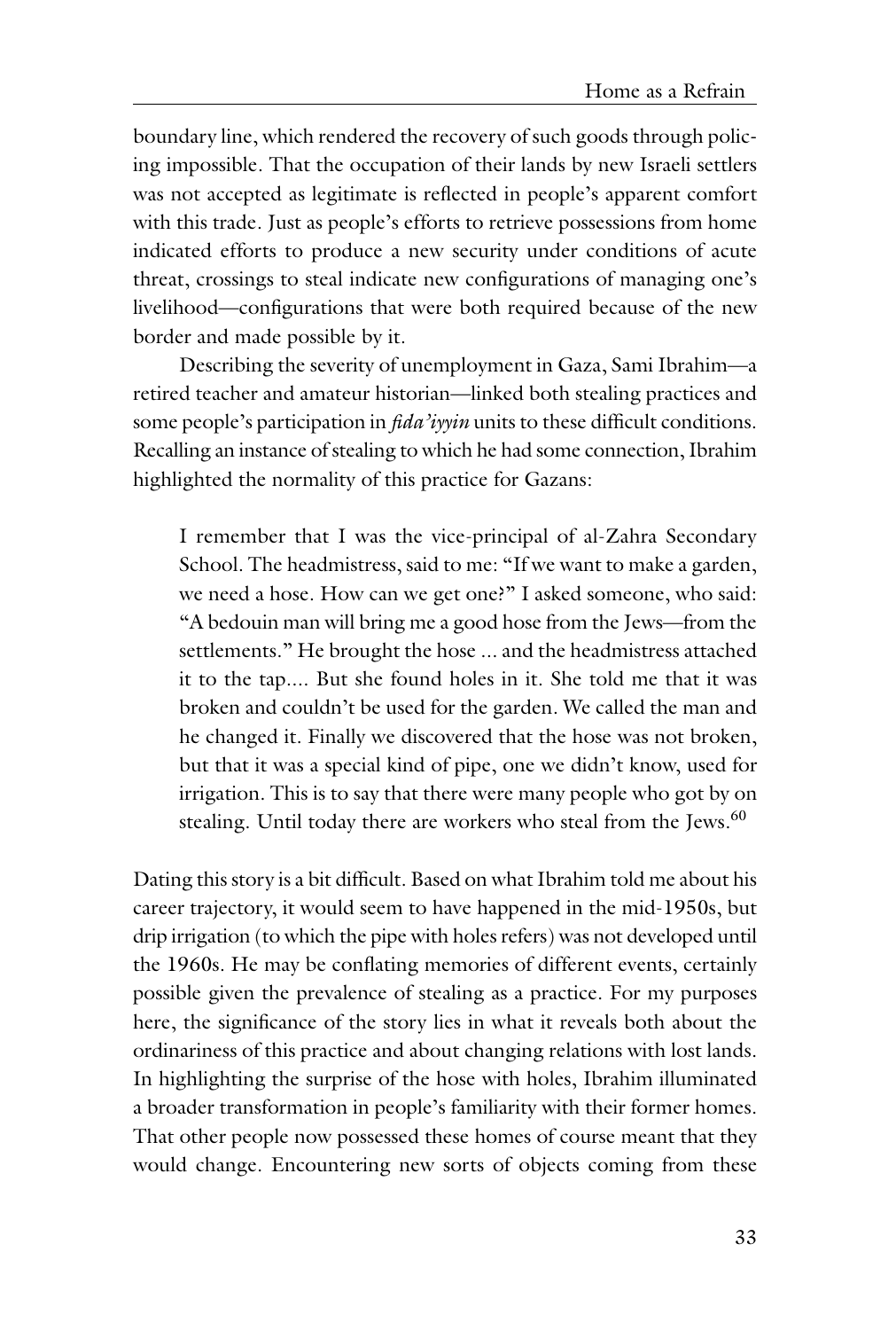homes forced a confrontation with the fact of this change. The unfamiliarity of new objects underscored, and produced, distance. At the same time, the stealing of these objects, even if motivated by other concerns, also helped bring this space closer.

How to understand practices such as stealing was a question that concerned many observers of refugee conditions. Descriptions by outsiders of these practices, and of refugee behavior more generally, often portray Palestinians as buffeted by circumstance, brutishly responding to deprivation. Morris cites the comments of General Glubb (head of Jordan's army, the Arab Legion): "barely enough for subsistence.... People living without employment, with nothing to do.... The nuisance of infiltration is the price the Jews are paying for the brutality with which they liquidated the Arab residents in their country."61 Egyptians expressed concern that the refugee population was untethered from social regulation. The Egyptian press reported, as did foreign observers and aid workers, on the conniving among refugees. Manipulation of the refugee rolls—particularly by not reporting deaths—as well as the sale of donated foodstuffs was seen as common.62 While this kind of behavior might be an understandable result of the terrible conditions in which refugees were living, it constituted a serious problem in the eyes of Egyptian authorities. It did not, though, appear to Egyptian observers to be a political action. It was, rather, the result of social and political absence. As the newspaper *Al-Ahram* put it, Gazans were "living in a society with no religion, no morals and no sociality,"<sup>63</sup> a condition that made them unpredictable and potentially threatening.

These explanations of refugee behavior reflect a view of refugees as being reduced to, as Giorgio Agamben puts it, "bare life."<sup>64</sup> Apparently unable to reflect, to act politically, from these perspectives Gazans seemed to be concerned with only the bare act of survival. Refugees in Gaza certainly *were* concerned with survival and, especially before foreign relief operations began, this survival *was* potentially under threat. Still, these early border crossings evidence more than bare life. Both the retrieval of left-behind possessions and the stealing of those of the new occupiers also constitute an enacted claim to home. As the crossings changed, the character of that claim, and its register, shifted, but it was a claim nonethel less. The first crossings made a claim of continuity and sought to maintain a material connection to homes momentarily abandoned. The second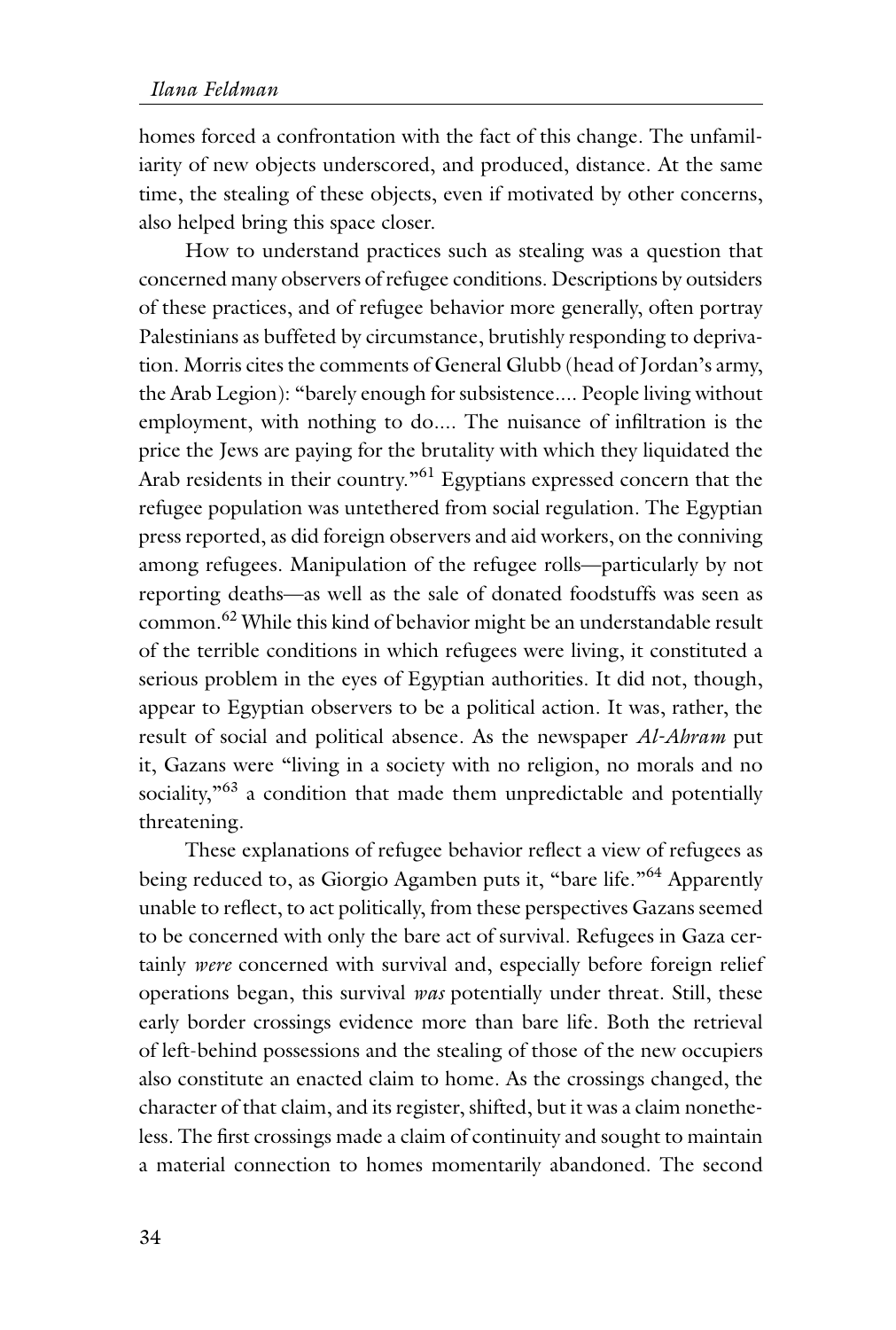necessarily acknowledged the rupture of the new border—and in fact relied on that rupture to make keeping stolen possessions possible—but did not accept its legitimacy. In the Palestinian context, any claim to home—whether enacted or expressed, emotional or logical—has political implications. As the many efforts to "settle" the Palestinian refugee problem by permanently settling the refugees, and the persistent refusals of those efforts, make clear, for Palestinians the very fact of continued attachment to home is political. These practices then, which (like narrat tive) repeat a refrain that produces home, did represent a political claim. They were not yet, though, fully *articulated* political actions. For this one must turn to *fida'iyyin* raids.65

### From denial to struggle: home as a right

It is widely recognized that the most significant event in transforming the Egyptian policy of controlling movement across the armistice line to one of support for and organization of *fida'iyyin* was the 1955 Israeli raid on Gaza.<sup>66</sup> On 28 February, Israeli forces attacked an Egyptian army camp north of Gaza City, killing nearly forty Egyptian soldiers and a Palestinian boy.67 This event proved to be a crucial turning point for several reasons. It mobilized Egyptian public opinion and transformed Nasser's attitude about Gaza policy.<sup>68</sup> Inside Gaza, it served to confirm many Palestinians' belief that they must be allowed to participate in their own defense. While they saw the attack as part of an Israeli strategy to compel them to accept their dispossession, they charged both UNRWA and the Egyptian Administration with failing to defend their rights.<sup>69</sup> For this reason, the demonstrations that erupted in Gaza after the raid were directed against these ruling bodies.70 Responding to this changed political climate, the Egyptians began to train and arm Palestinians.

The *fida'iyyin* raids had a significant effect on the political and military landscape of Palestine and the region, but my interest here is in their more intimate effects on people's transforming relations with home. In this process, the border crossings which had previously landed Gazans in jail became a credential in the recruitment drive for *fida'iyyin*. One Gazan remembered the transition: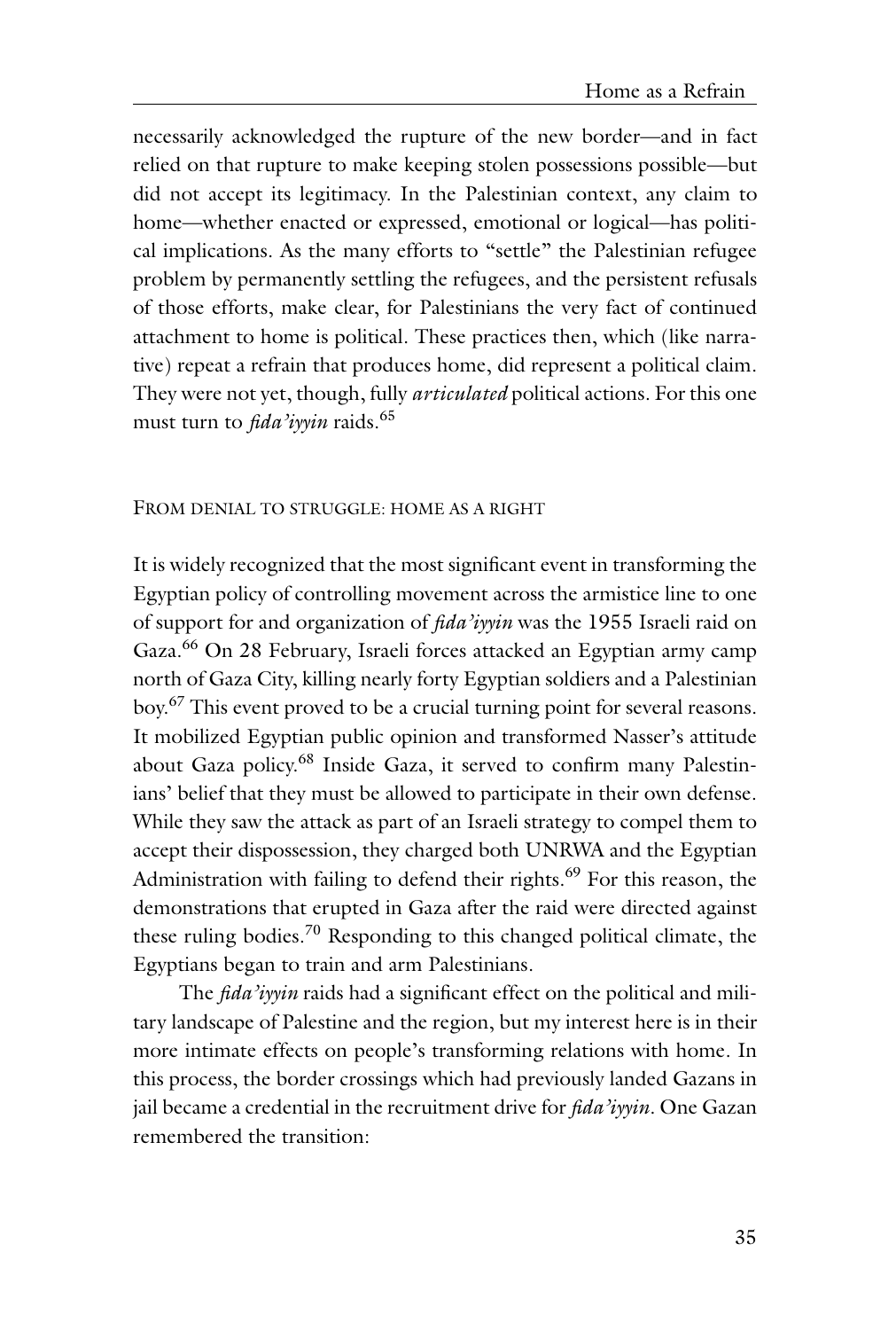Before people were sneaking into Israel in order to steal. People would go to steal a hose or something like that and the Egyptians arrested and jailed them. Mustafa Hafez [the commander of the *fida'iyyin*] was clever. He came to these prisoners. He asked them if they knew places [inside] well. They would tell him that they knew, for example, Hamama, its roads, vineyards and the settlements there. Mustafa Hafez told them: "Let's work together. Instead of being thieves, you will become *fida'iyyin*. And you will receive a salary as a member of the organization. But this time you will not go to steal; you will put a mine in the way of an Israeli patrol. You can explode a bridge, a factory, or a cinema to frighten the Jews."<sup>71</sup>

*Fida'iyyin* border crossings differed from earlier crossings to retrieve possessions or to steal from Israeli settlements in more than simply their objective. Gazans' relationship with their lands was reformulated as well. This relationship was removed from the realm of the immediate—the knowledge of home that enables one to collect one's things—and was reconstituted as political knowledge, a tool in a struggle.

Abu Nizar, a former *fida'i*, remembered: "They said to one *fida'i*, 'you are from Jaffa, so you go to Jaffa.' Someone from Askelon will go there. Someone who knows al-Faluja will go to al-Faluja—and so on. Anyone who knew a place would go to that place to attack the Jews there. The Jews, of course, inhabited all these places."72 People's connections to their home villages were made to matter at a national level. Knowledge of al-Faluja, of Hamama, of Majdal, became a node in a larger communal knowledge of Palestine. Both proximity and distance were crucial to this practice. It relied upon the detailed knowledge of territory and home that could only come from closeness to these places. At the same time, it was precisely the confirmation of the loss of this home, and the consolidation of new social and communal relations within the boundaries of Gaza, that made possible organized national activity to attempt to regain that which was lost. As Abu Nizar recalled, it was the increasing realization that they were not about to return that strengthened the demand for *fida'iyyin*: "A long time had passed. People feared that their cause was lost. They said to the Egyptians, 'you have to [create *fida'iyyin* units] so we can fight these people and restore our homeland.'"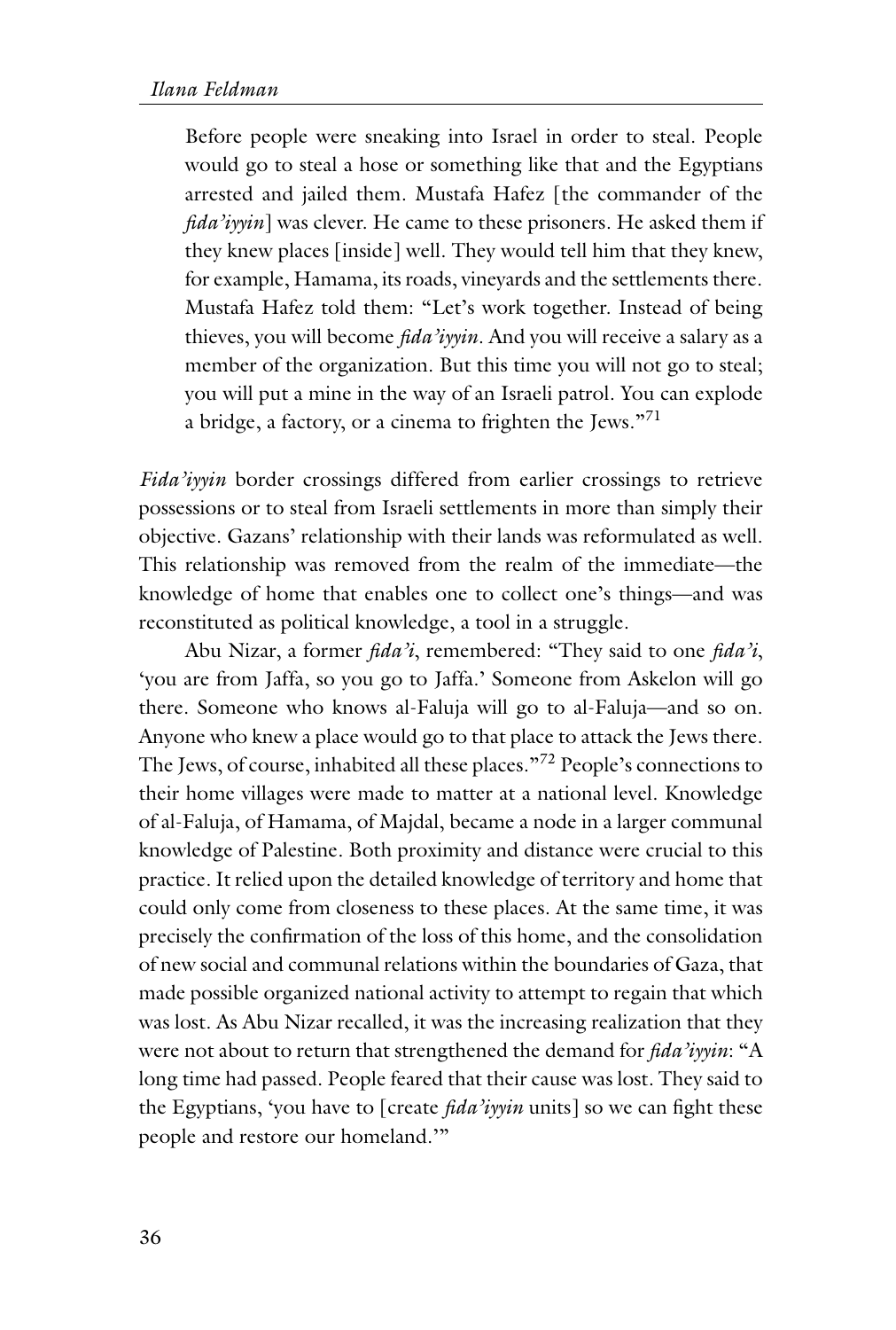Unlike the earliest border crossings, *fida'iyyin* raids had to recognize displacement. But, also unlike the earliest crossings, they made an explicit claim to their land. They were a statement of rights. As Abu Nizar told me:

What made me a *fida'i*, and made me sacrifice myself, was that the Jews took our land and villages and we could not regain them.... This upset us and made us want to be soldiers to fight those people. We wanted to force them recognize our rights and life.... We have rights the same as they have rights, we have dignity like them. This is what bothered us and made us fight them—they took our homeland, said that you are strangers and you have nothing, and expelled us.

Now an old man many years removed from his military service, Abu Nizar continued to stress his right to fight for his homeland, even as he expressed his desire for a just peace: "The Israeli Jewish people should reconcile with the Arab Palestinian people and the whole Arab people in order for peace and safety to prevail; do not take my right and displace me from my village and homeland and say that you have nothing."

The war of the *fida'iyyin* did not last long—it ended with the Israeli invasion and four-month occupation of Gaza in the course of the 1956 Suez War (an Israeli-British-French attack on Egypt)—but it had a profound effect on how Gazans understood their role in the struggle for Palestine and in their relations with their homes. Abu Nizar spoke with tremendous bitterness about the failure of the neighboring Arab countries to effectively defend Palestine in 1948:

The Arab armies told the Palestinians, "you stand aside and do not fight the Jews and we will fight" ... five months after the Arab armies had entered Palestine they handed Palestine to the Jews and then retreated. The Palestinians who were still in their villages said to them, "where are you going?" They said "we want to withdraw from here".... They handed all the villages, the rest of Hamama, Majdal, Askelan, Barbara, Burayr, Bir al-Saba and all these villages to the Jews without fighting. The people, of course, were miserable and had nothing to fight with. The people relied on the army, but the army retreated.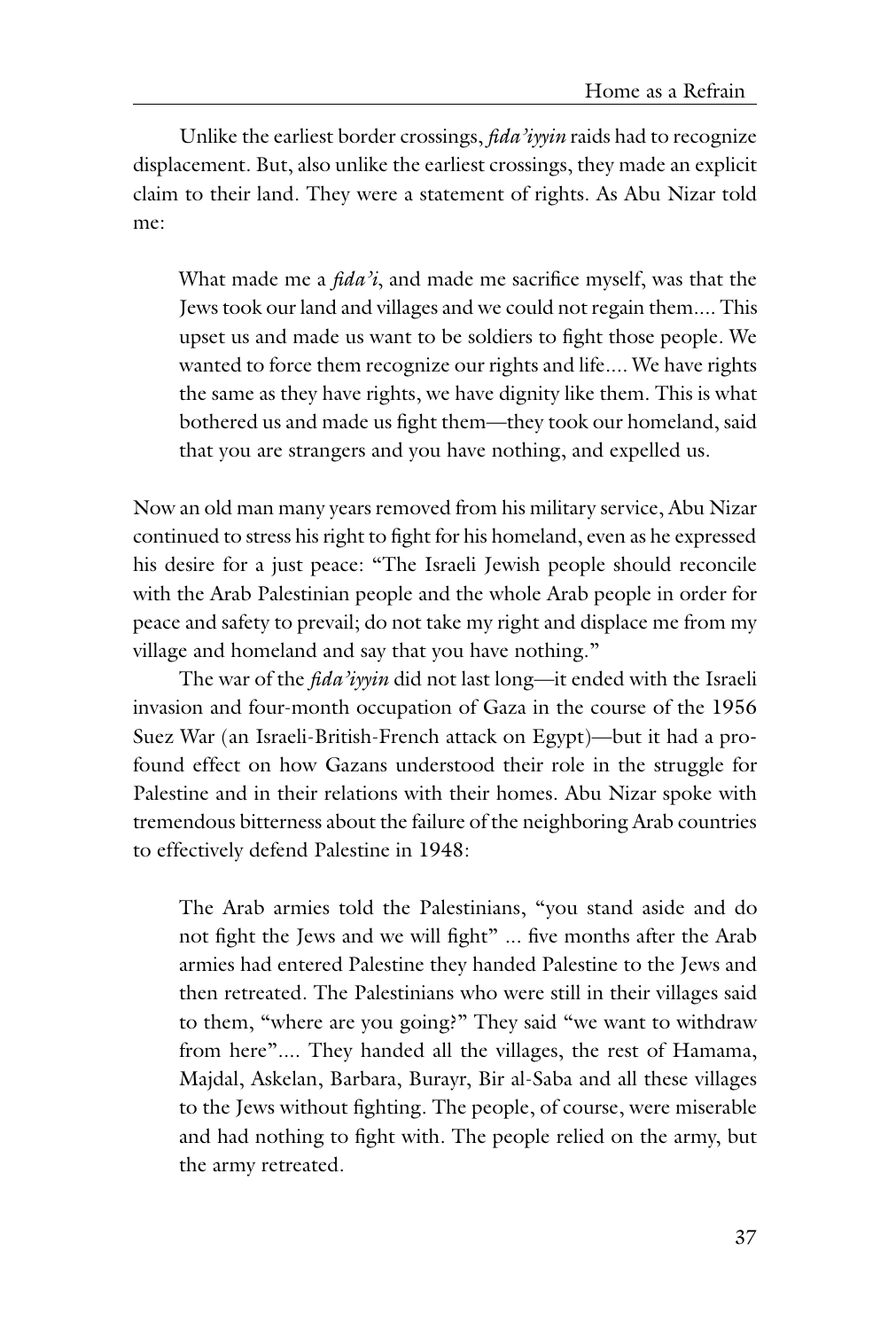Being a *fida'i* enabled him to feel that at least he was taking action on his own, rather than relying on others for help that might not come. Crossing the armistice line as a soldier not only enabled dispossessed Palestinians to make a claim for their right to their homes, it enabled an active connection with that home—even if from a distance. By refusing to accept a position of passivity, to wait for others to facilitate their return, Gazans may have felt that they redeemed themselves for their failure to stay in their villages in 1948. Abu Nizar directly connected being a *fida'i* to the restoration of dignity, saying he was obliged to fight because "one cannot live in humiliation."

Just as recollections of life in the *balad* and *hijra* narratives of displacement repeated refrains that highlight security, community and self-sufficiency as lying at the heart of "home," *fida'iyyin* raids repeated through practice—an intimate knowledge of home that affirmed its connection to community. They sought, further, to reintroduce security into the lives of Palestinians by taking action toward the end of reclaiming home—a practice that also invoked self-sufficiency. Still, even as being a *fida'i* offered people a source of pride, and even as it affirmed their claims to their occupied homes, these raids were also part of a process through which people came to terms with their dispossession—not accepting its legitimacy, but acknowledging its actuality and its tenacity. That *fida'iyyin* were unable to recover home also contributed to the recognition of displacement. Even as they claimed the "right" to home, both the passage of time and the transformation of practice introduced distance into people's relations with their homes.

## **CONCLUSION**

The narratives and practices that have been my focus here describe movements and crossings that occurred between 1948 and 1956, in the first years after the *Nakba*. Gazan refrains of home in these first years were shaped by proximity to the dispossession from their physical homes as well as by the social and political conditions prevailing in Gaza at the time. The refrain offered a means of remaining connected to home and not being entirely consumed by nostalgia in the process. Each of the practices that connected to home were forged in the existing conditions of that home.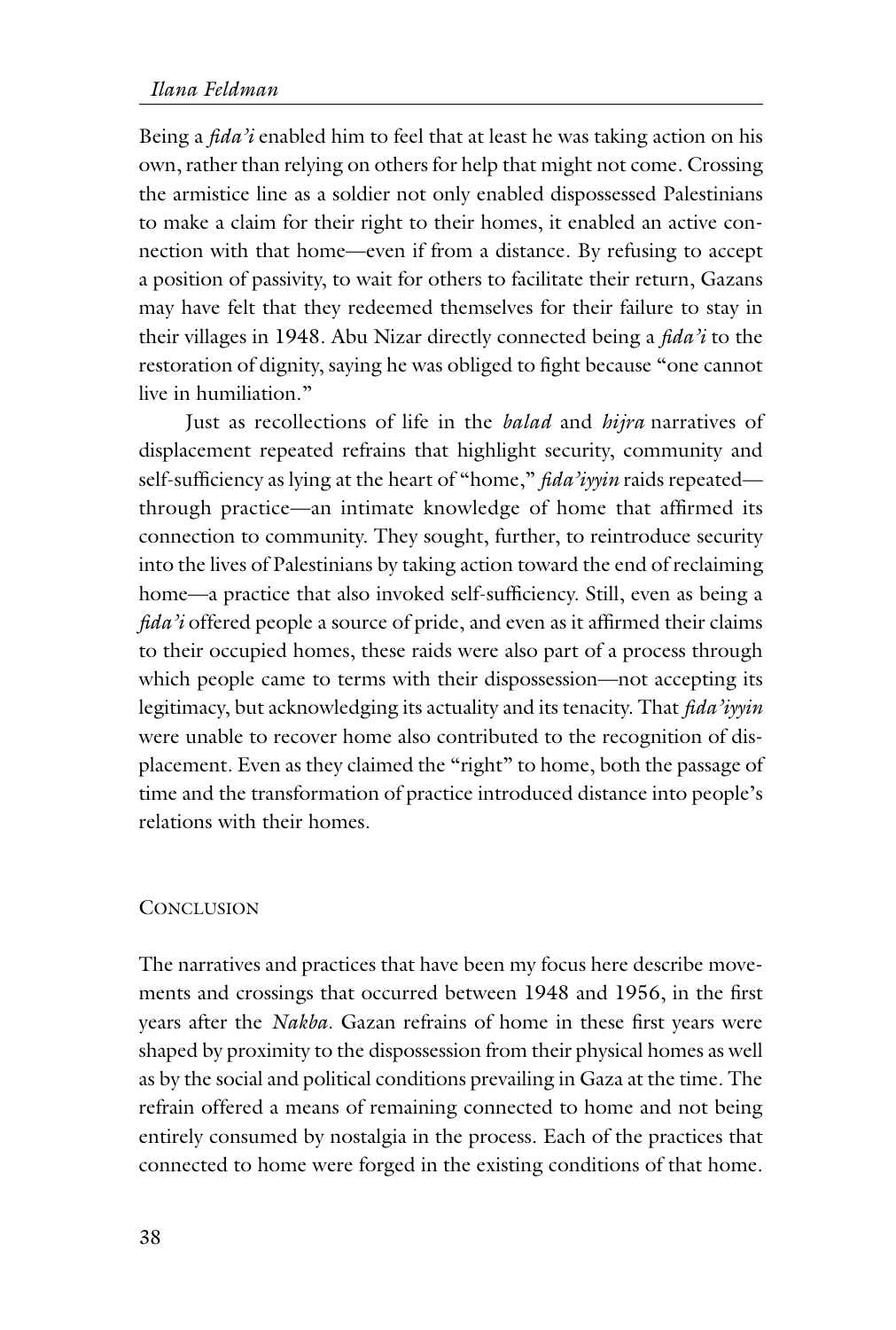They did not accept those conditions as legitimate, but they came to recognize them as actual. These practices frequently sought to transform these conditions, at least in people's imaginaries, but they were not disconnected from them. This recognition also meant that people's relations to home were changing substantively as they articulated new connections.

Home was increasingly removed from the realm of the everyday; it became less the space of unthinking comfort and more the site and source of struggle. People derived strength to fight, to persist, from their felt connections with home. In this process, the broad terms in which home was defined remained largely the same—security, community, self-sufficiency—but the "content" of these terms, their enactment, was transformed. Security increasingly came, not from being in/at home, but from claiming the right of home. This claim also enabled a kind of self-sufficiency as Palestinians took on responsibility for their struggle themselves. The community that had been dispersed in the *Nakba* was recreated in exile, as villages of origin have remained important in defining social relations and personal identities. At the same time, refugees have built new forms of community in Gaza.

 As their relationships with lost homes were transformed, refugees in Gaza had to reshape their connections with Gaza—the place where they live. Coming to terms with Gaza—and Gazans coming to terms with refugees—has been an ongoing process. Reflecting on his life now, Abu Ayub talked about the interconnections. Even as he asserted that "the *balad* cannot be forgotten" and stressed about refugees living in Gaza that "it is not their land, but government land that they live on," Abu Ayub noted that refugees are also part of Gaza:

I am someone from Gaza. I and the Gazan are Palestinian.... Abroad, for example in Amman, they don't say that I am from Yibna. They call me Gazan—in Saudi Arabia Gazan, in Egypt Gazan.... I say I live in Gaza. If you ask me about my name, I will answer [Abu Ayub] from the people of Yibna.... I don't say I live in Yibna but I say "from the people of Yibna."... In the UNRWA file we are registered as being from Yibna. Everyone has his *balad* registered.... A refugee remains a refugee, but the Gazan is Palestinian and I am Palestinian too.<sup>73</sup>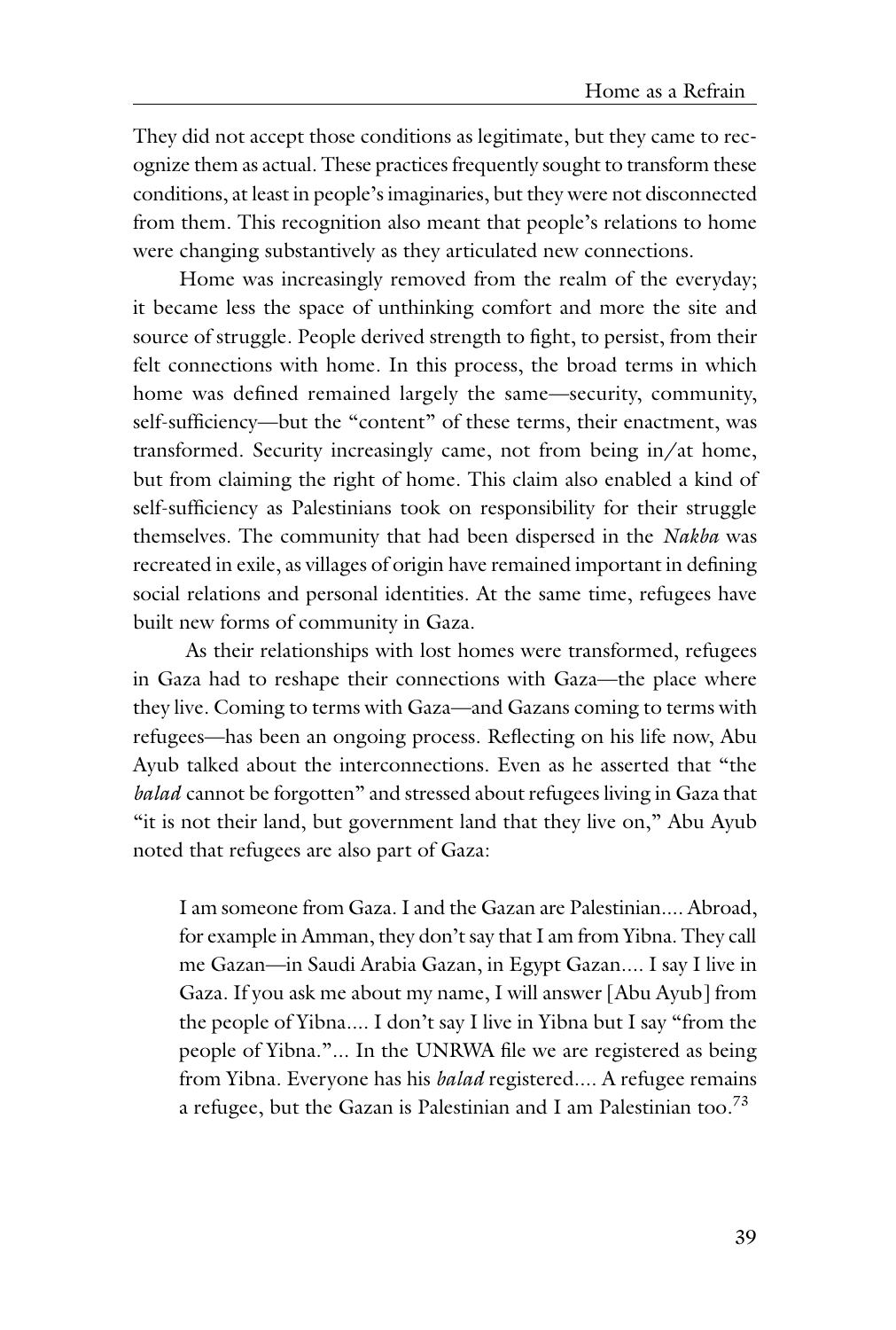What is repeated in this refrain is the idea of connection both to original homes and communities and to the new community of Gaza. Even as he asserted his active connection to Yibna, Abu Ayub also stressed that he feels tied to Gazans and to Gaza. Just as the passage of time introduces distance even in the midst of repeated attachment, time also creates relations, even in the most unstable conditions.74 People have built homes in Gaza and have in many ways become "at home" there, even as they still acutely feel the absence of what was *really* home. Both displaced and rooted, with community both disrupted and persisting, Palestinians in Gaza have managed to keep a refrain of home alive, even as it has changed.<sup>75</sup>

This refrain has been forged in the particular conditions of Gaza where home has been both alluringly near and devastatingly far. The first responses to dispossession, in a moment where people did not fully realize that they had indeed been dispossessed, sought to reproduce the proximity of an earlier time. As conditions made this earlier closeness impossible, other ways of enacting and talking about home sought, through an acknowledgment of distance, to form new means of bringing home close. Both the practices that drew people across the new border and the "home-based" community relations they maintained and developed within their new living space helped to give people some of the security of home, even under very difficult conditions.

Critics of Palestinian political positions will often say that the continued focus by Palestinians on their memories of home has obstructed their ability both to cope with the reality of the present and to acquiesce to resolutions to the Israeli-Palestinian conflict that do not involve the right of return. What is overlooked in the critique (among other things) is the extent to which this circulation of memory through refrain has in fact helped to keep the tragic realities of Palestinian history from utterly destroying Palestinian community and political life. If Palestinian experience has not been entirely reduced to the "bare life" described by Agamben, and if they have not suffered a "loss of the entire social texture," as Arendt saw the plight of refugees, it is in no small part due to the way the refrain of home incorporates both past and present, both territoriality and deterritorialization. The way that the refrain makes possible a new relation to home from distance, and at the same time brings near much of what had been most important about home before, helps sustain its potency. It is a fragile potency to be sure—as the territory, the objects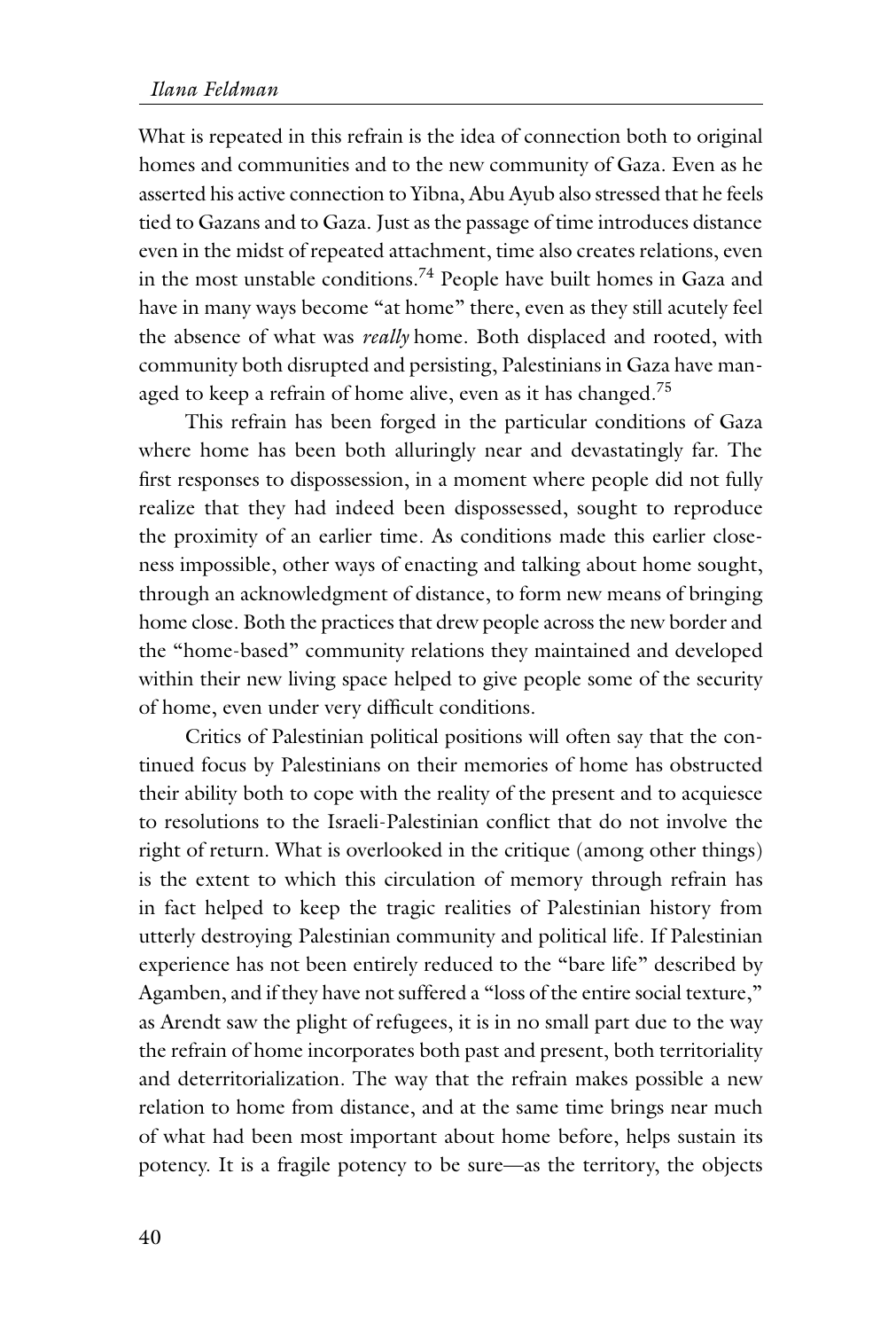and the encounters in which it was once embedded seem irretrievably lost—but repetitions of narrative and practice *have* helped hold chaos at bay. It is precisely this refrain that has kept the loss of home from being the loss of everything for Palestinians.

### **NOTES**

Funding for research included in this article was provided by the Social Science Research Council, the Wenner-Gren Foundation and the Council of American Overseas Research Centers. Very early versions were presented at the annual meetings of the Middle East Studies Association and the Israel Studies Association; I am grateful to audiences in these venues for their questions and comments. For careful readings and detailed critiques of drafts, thanks go to Elliott Colla, Rachel Heiman, Mandana Limbert, and Rashmi Sadana. Two anonymous reviewers for *History & Memory* provided thoughtful commentary, for which I am also grateful. I most especially thank Tania Forte, who invited me to participate in this issue and who gave me tremendously helpful comments on several drafts. She will be sorely missed.

1. Hannah Arendt, "The Decline of the Nation-State and the End of the Rights of Man," in idem, *On Totalitarianism* (1951; New York, 1973), 293.

2. The year 1948 is obviously a crucial turning point in Palestinian history. For an exploration of its place in Palestinian identity, see Ahmad H. Sa'di "Catastrophe, Memory, and Identity: Al-Nakbah as a Component of Palestinian Identity" *Israel Studies* 7, no. 2 (2002): 175–98.

3. Mourid Barghouti, *I Saw Ramallah*, trans. Ahdaf Soueif (Cairo, 2000), 4. 4. Ibid., 58.

5. Edward W. Said, *After the Last Sky: Palestinian Lives* (New York, 1986), 19.

6. Fawaz Turki, *Exile's Return: The Making of a Palestinian American* (New York, 1994), 4. Ghassan Kanafani's well-known novella *Return to Haifa* (1970) comments on the same transformation of place and people that acts as a double displacement.

7. See, for example, Barbara Parmenter *Giving Voice to Stones: Place and Identity in Palestinian Literature* (Austin, TX, 1994); Kamel S. Abu Jaber, *The Palestinians: People of the Olive Tree* (Amman, 1995); and references below.

8. This presentation of Palestinian naiveté is evident in Danny Rubinstein, *The People of Nowhere: The Palestinian Vision of Home* (New York, 1991), in which there are repeated references to people's inability, even 40 years on, to even com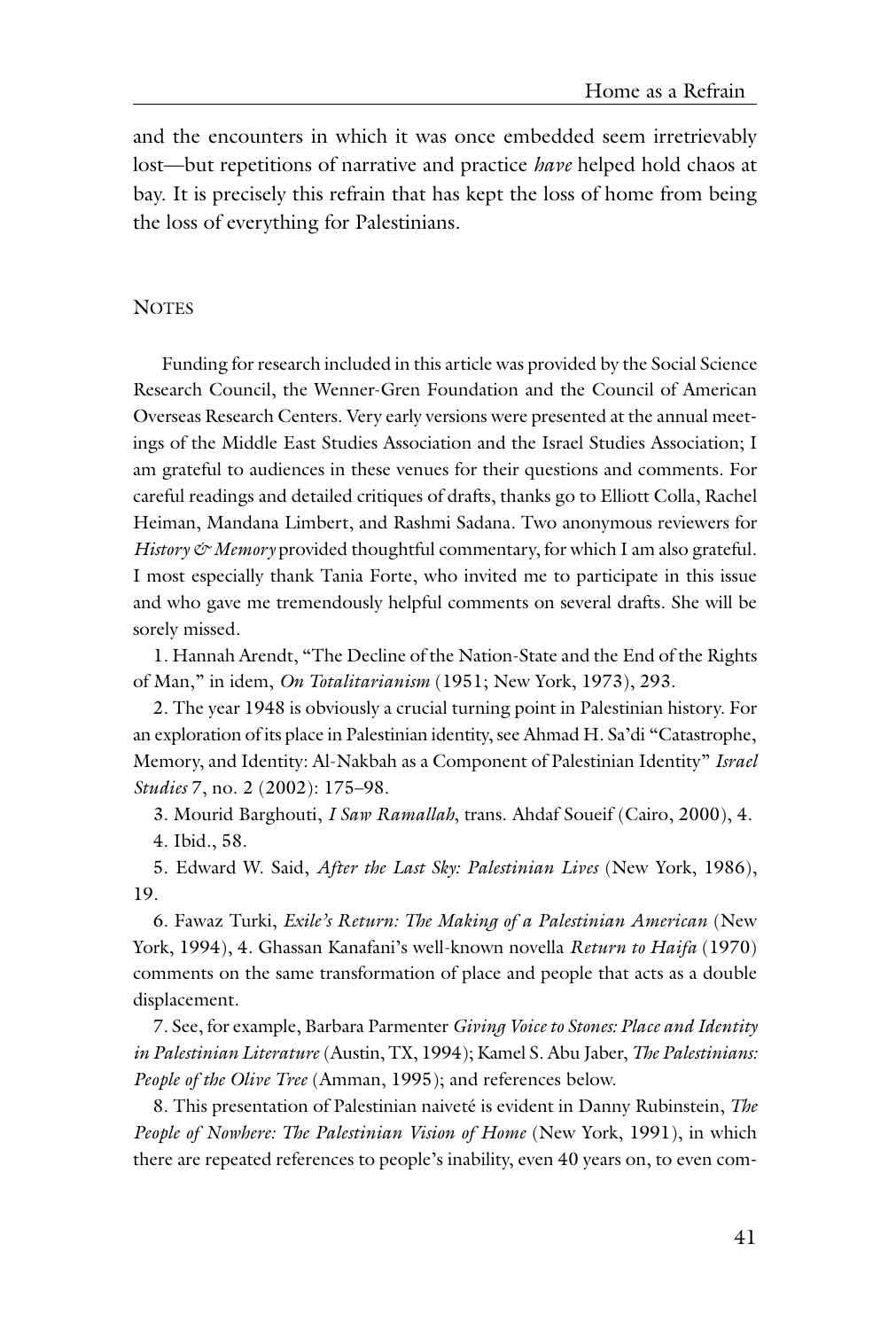prehend their condition. He describes a beggar in the Jabalya refugee camp who was wandering outside during a curfew. An Israeli soldier told him "Everyone's gone home. You must go too. Where is your home?" Rubinstein describes how, "in perfect innocence and sincerity," he told the soldier that "my house is in Majdal." Rubinstein comments: "Majdal is now the Israeli town of Ashkelon. It hasn't existed for over forty years. But the beggar automatically gave the answer common to most refugees of his generation: the name of a lost village" (38).

9. Rochelle Davis explores this variety of memory collections in her dissertation "The Attar of History: Palestinian Narratives of Life before 1948" (Ph.D. diss., University of Michigan, 2002). Susan Slyomovics has written about memorial books in *The Object of Memory: Arab and Jew Narrate the Palestinian Village* (Philadelphia, 1998).

10. Considerably more work has been done on Palestinian refugee experiences in the West Bank and the diaspora than in Gaza. Refugee experiences share many similarities across territory, but the distinctions render investigation of these different locales important. For discussion of "refugee identity" in the West Bank, see Shimon Shamir, "West Bank Refugees—Between Camp and Society," in Joel S. Migdal, ed., *Palestinian Society and Politics* (Princeton, 1980), 146–65; and George Bisharat, "Exile to Compatriot: Transformations in the Social Identity of Palestinian Refugees in the West Bank," in Akhil Gupta and James Ferguson, eds., *Culture, Power, Place: Explorations in Critical Anthropology* (Durham, NC, 1997), 203–33. For Lebanon see Julie Peteet, *Gender in Crisis: Women and the Palestini ian Resistance Movement* (New York, 1991); and Rosemary Sayigh, *Palestinians: From Peasants to Revolutionaries* (London, 1979). For Jordan see Randa Farah, "Popular Memory and Reconstructions of Palestinian Identity: Al-Baq'a Refugee Camp, Jordan" (Ph.D. diss., University of Toronto, 1999). While this essay focuses on articulations and experiences of home in Gaza, comparative research in other areas would further enrich our understanding of the Palestinian sense of home.

11. Throughout, I refer to both natives and refugees as Gazans—reflecting post-1948 conditions. Where relevant, I discuss the important distinctions between the two groups.

12. The British entered Palestine in 1917 and for the first years governed the country under military rule. While the Mandate did not technically begin until 1922, many of its mechanisms began to be put in place during the first phase of British rule.

13. Ann Stoler and Karen Strassler, "Castings for the Colonial: Memory Work in 'New Order' Java," *Comparative Studies in Society and History* 42, no. 1 (2000): 4–48; Paul Thompson, "Believe It or Not: Rethinking the Historical Interpretat tion of Memory," in Jaclyn Jeffrey and Glenace Edwall, eds., *Memory and History: Essays on Recalling and Interpreting Experience* (New York, 1994), 1–16; Peter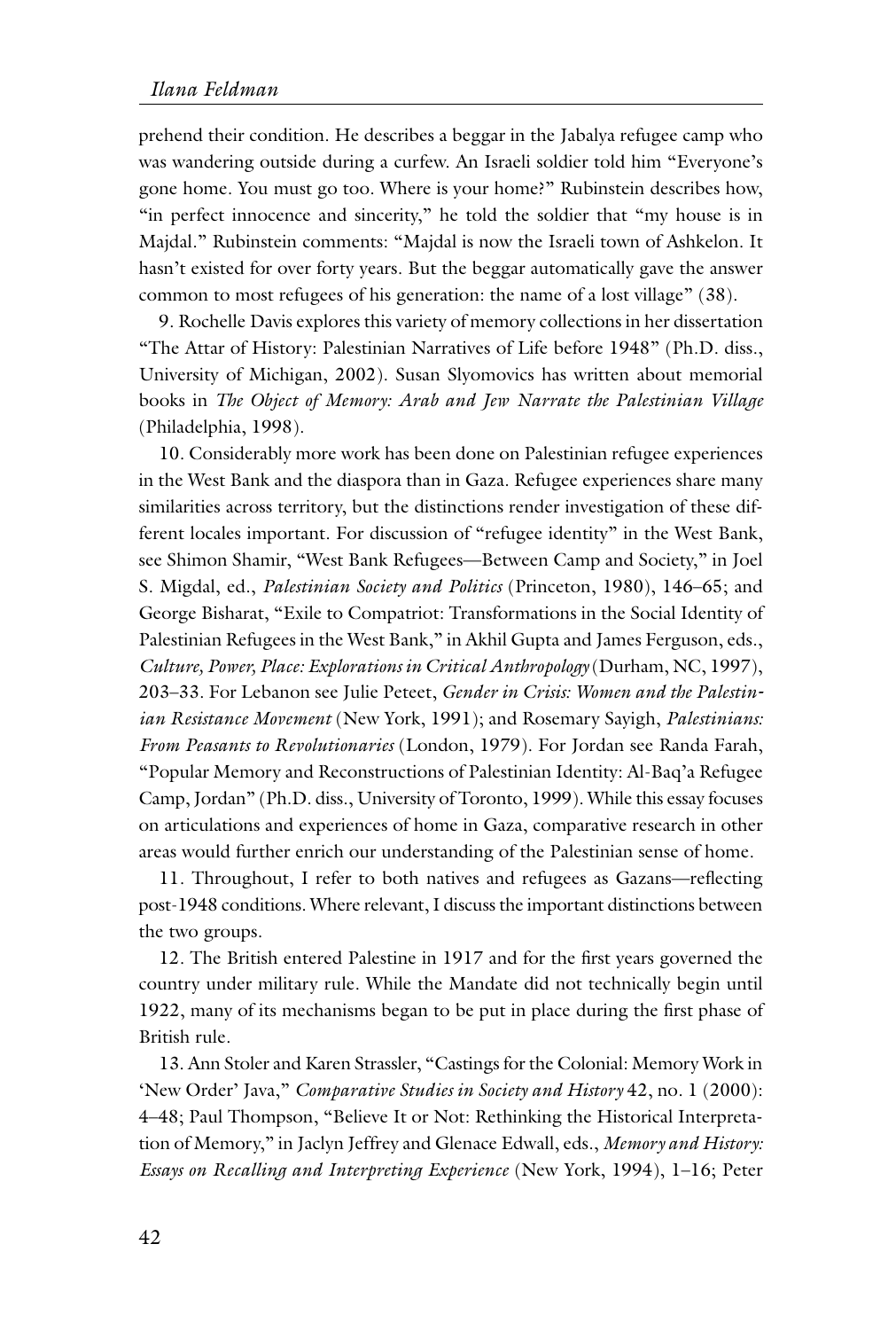Burke, "History as Social Memory," in Thomas Butler, ed., *Memory: History, Culture, and the Mind* (Oxford, 1989), 97–115. On oral history, see Elizabeth Tonkin, *Narrating Our Past: The Social Construction of Oral History* (Cambridge, 1994); Luisa Passerini, "Introduction: Oral Sources and the Historical Study of Culture," and "Memories of Self: Autobiography and Self-Representation," in idem, Fascism in Popular Memory: The Cultural Experience of the Turin Work*ing Class* (Cambridge, 1988); Paul Thompson, *The Voice of the Past* (New York, 1982). On Palestine specifically, see Slyomovics, *The Object of Memory*, and Ted Swedenburg, *Memories of Revolt: The 1936–1939 Rebellion and the Palestinian National Past* (Minneapolis, 1995).

14. I don't mean primarily that people misremember certain things because of subsequent events—though this clearly happens—but that succeeding events can actually exert a change on the past. In 1948, for instance, people fled their villages for neighboring towns. After the armistice agreement was signed, they had crossed a border.

15. See Swedenburg, *Memories of Revolt* for a discussion of the politics of memory in Palestine.

16. Patrick Geary, *Phantoms of Remembrance: Memory and Oblivion at the End of the First Millennium* (Princeton, 1994), 12.

17. Stoler and Strassler, "Castings for the Colonial," 9.

18. See for example, Helena Lindholm Schulz, *The Palestinian Diaspora: Format tion of Identities and Politics of Homeland* (New York, 2003); Carol Bardenstein, "Trees, Forests, and the Shaping of Palestinian and Israeli Collective Memory," in Mieke Bal, Jonathan Crewe and Leo Spitzer, eds., *Acts of Memory: Cultural Recall in the Present* (Hanover, NH, 1999), 148–68; Glenn Bowman "Tales of the Lost Land: Palestinian Identity and the Formation of Nationalist Consciousness," in Erica Cater, James Donald and Judith Squires, eds., *Space and Place: Theories of Identity and Location* (London, 1993), 73–99.

19. *The People of Nowhere* is an example of a work that tends to describe these two terms as distinct, rather than overlapping. Rubinstein describes the power of people's ongoing connections to their pre-1948 homes. In his analysis this attachment to locality appears as a contrast to national identity (suggesting that for Palestinians the former is more "authentic"). For this reason he suggests that Palestinians before 1948 were willing to live under Jewish rule as long as they remained in their homes: "Political regimes were ephemeral in their eyes; the centuries of living on their land were far more compelling than shifting political sovereignties" (19).

20. Gilles Deleuze and Felix Guattari. *A Thousand Plateaus*, trans. Brian Mass sumi (Minneapolis, 1987), 311–12.

21. Turki, *Exile's Return,* 5.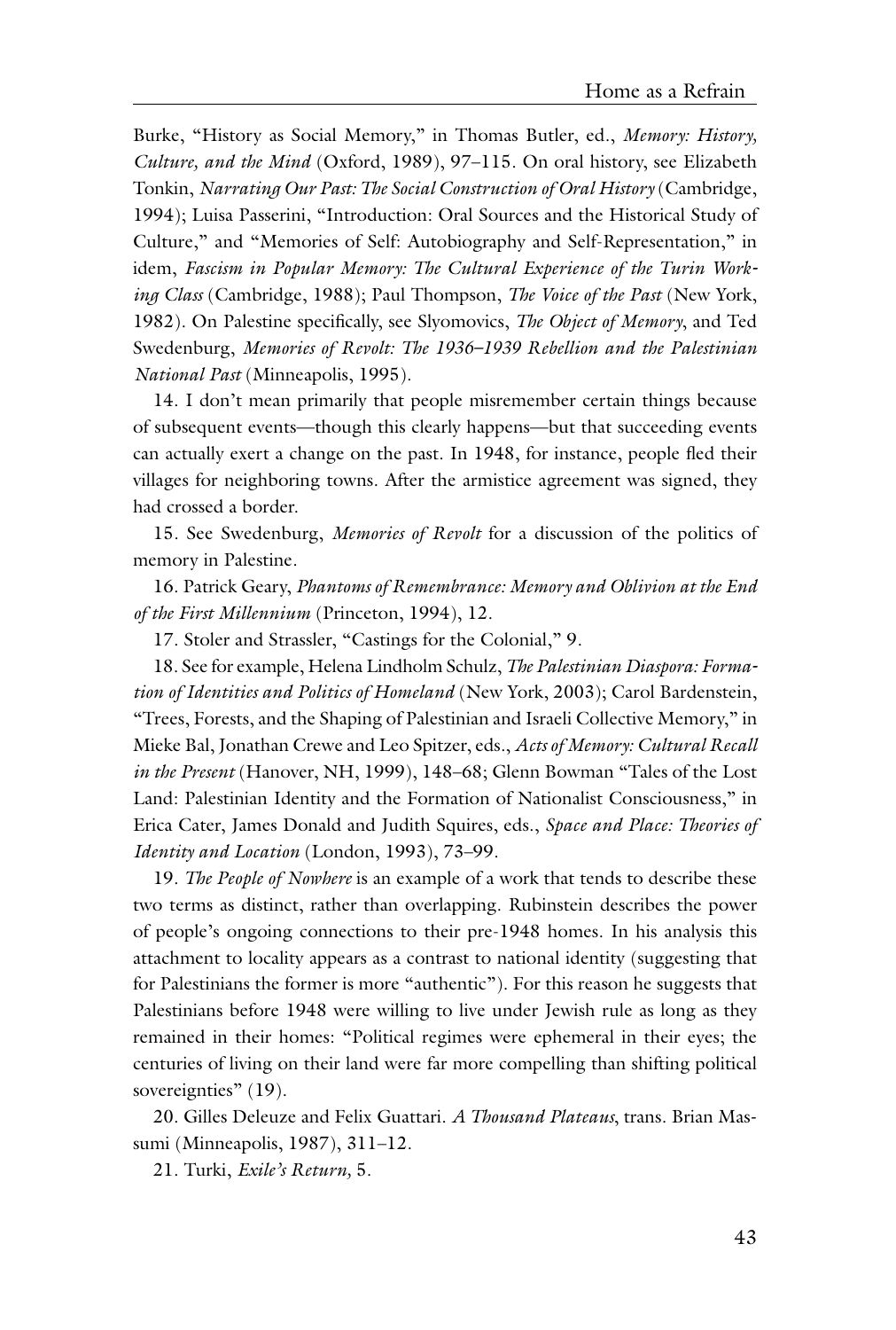22. Deleuze and Guattari, *A Thousand Plateaus*, 311.

23. Describing a very different place and moment, Nancy D. Munn notes a similar disconnect in "The 'Becoming-Past' of Places: Spacetime and Memory in 19th Century, Pre-Civil War New York," *Suomen Antropologi* (Journal of the Finnish Anthropological Society) 29, no. 1 (2004): 2–19.

24. Cf. the title of Slyomovics's book on Palestinian and Israeli memories of place (n. 9 above).

25. Svetlana Boym, *The Future of Nostalgia* (New York, 2001), 8.

26. Ibid., 4, 6.

27. Carol Bardenstein, "Transmissions Interrupted: Reconfiguring Food, Memory, and Gender in the Cookbook Memoirs of Middle Eastern Exiles," *Signs* 28, no. 1 (2002): 366.

28. Julie Peteet,"Transforming Trust: Dispossession and Empowerment among Palestinian Refugees," in E. Valentine Daniel and John Chr. Knudsen, eds., *Mist trusting Refugees* (Berkeley, 1995), 180.

29. Interview, Khan Yunis, 17 July 1999. All names of people I interviewed have been changed.

30. It is important to recognize that even when memories were "idealized," pre-1948 home very well may have been "ideal" in comparison to life after the *Nakba*. As Rochelle Davis notes, "for many refugees, life in their villages, no matter how difficult, was far superior to the life in the camps they had to lead after 1948" (*The Attar of History*, 254).

31. Tania Forte, "On the Making of Village: Transactions, Land, and History in the Galilee" (Ph.D. diss., University of Chicago, 2000).

32. I thank Tania Forte for suggesting this phrase.

33. Julie Peteet describes how "the homeland was reconfigured as a place where trust suffused daily life and social relations" ("Transforming Trust," 181).

34. Interview, Jabalya Camp, 14 May 1999.

35. Interview, Shati Camp, 16 March 1999.

36. Interview, Khan Yunis, 15 June 1999.

37. American Friends Service Committee Archives (hereafter AFSC), Philadelphia, PA, FS Sect Palestine #36, "Background Material on Magazy [Maghazi]," 16 Feb. 1949.

38. Doreen Massey, *Space, Place, and Gender* (Minneapolis, 1994), 169.

39. Interview, Shati Camp, 15 March 1999.

40. Interview, Gaza City, 5 April 1999.

41. Interview, Gaza City, 15 May 1999. As Gaza's borders have been ever more hermetically sealed, yet another refrain of home has emerged, as many young Palestinians who have never left Gaza rely on their parents' and grandparents'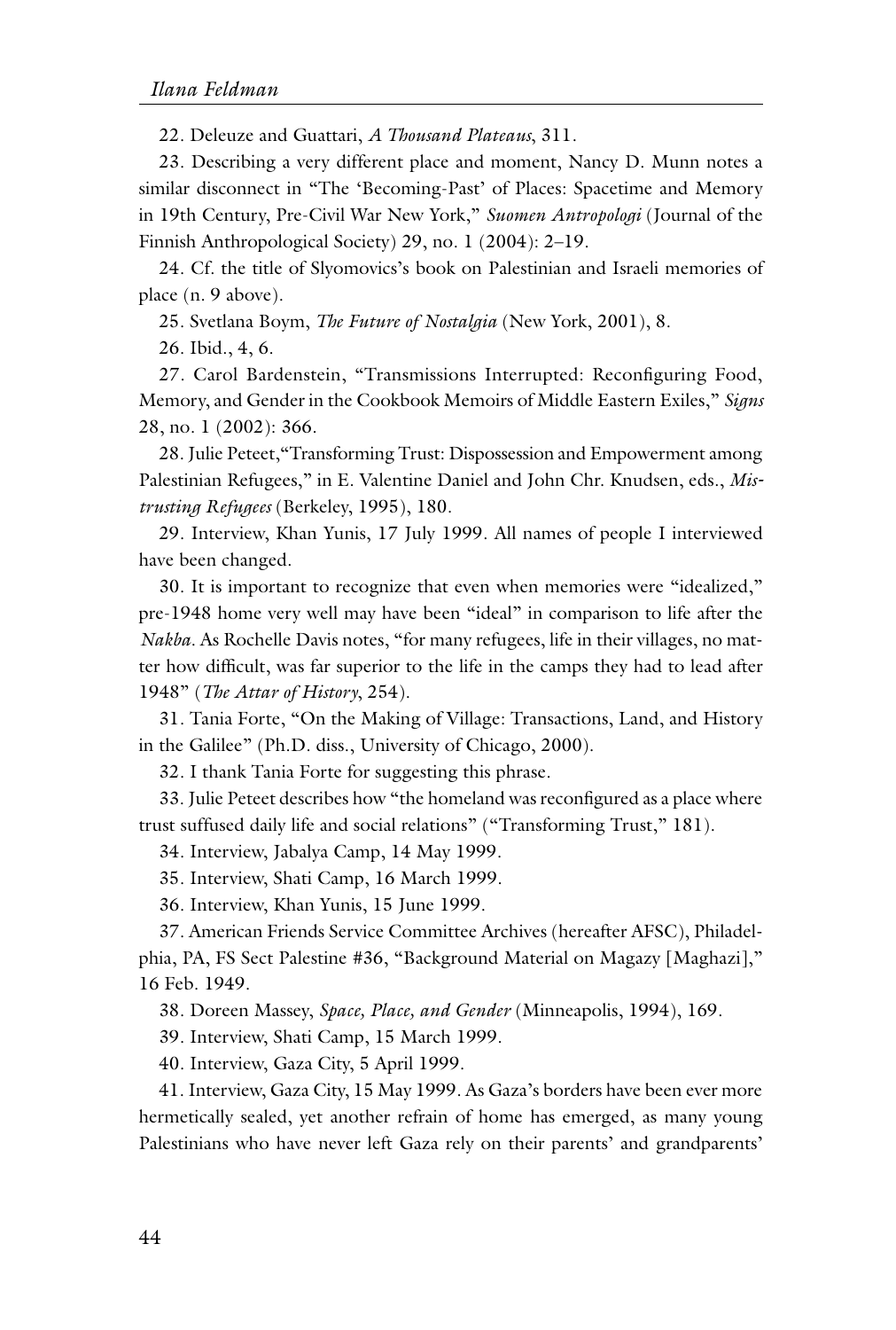memories and on the objects—such as keys and land deeds—that remain from their homes to shape their own relations with the *balad*.

42. Benny Morris, *Israel's Border Wars, 1949–1956: Arab Infiltration, Israeli Retaliation, and the Countdown to the Suez War* (Oxford, 1993), 111. Im Yahya told me that she went back to Majdal after leaving during the fighting, only later to be expelled: "I went back and I gave birth there, we had a birth certificate and he was registered.... They took my son's birth certificate before we left. We did not think of it, we did not think why they took his birth certificate, they were afraid that he would demand his rights because he was born in the Israeli state. They took all birth certificates, and did not allow anyone to go without giving the birth certificate." Interview, Jabalya Camp, 13 May 1999.

43. Interview, Jabalya Camp, 13 May 1999.

44. Interview, Khan Yunis, 15 June 1999.

45. Im 'Amir and many others told me that people, unable to manage the burdens of their departure, left their young children behind. The fate of a child left when his parents fled their home in Haifa is the subject of Kanafani's *Return to Haifa*.

46. In this respect her narrative differed from some of the others I heard, in which people did reflect on the lost home as a lost Eden.

47. Massey, *Space, Place, and Gender*, 169.

48. Farah has noted similar narrative tendencies in her oral histories with Palest tinian refugees in Jordan in "Popular Memory and Reconstructions of Palestinian Identity."

49. Benny Morris describes the different sorts of "infiltrations" across the new border between Israel and the neighboring Arab states which were common in the early 1950s (*Israel's Border Wars*, 28–98). I discuss similar sorts of crossings here, but with a different analytical purpose. Rather than tracing the conflict and causes of warfare, I am interested in the impact of these crossings on both participants and the broader Palestinian population.

50. AFSC Archives, "Background Material on Magazy [Maghazi]."

51. Ibid.

52. Interview, Gaza City, 20 March 1999.

53. Still, the same man insisted to me that "this thing with the Egyptians did not last long, for about one year or less. When they really knew us, they became good to us." Interview, Rafah, 2 May 1999.

54. Hussein Abu Naml, *Qita' Ghazzah, 1948-1967: Tatawwarat iqtisadiyya wa-siyasiyya wa-ijtima'iyya wa-'askariyya* (The Gaza Strip, 1948–1967: Economic, political, social, and military developments) (Beirut, 1979), 44.

55. Interview, Gaza City, 14 Feb. 1999.

56. Interview, Rafah, 29 Oct. 1999.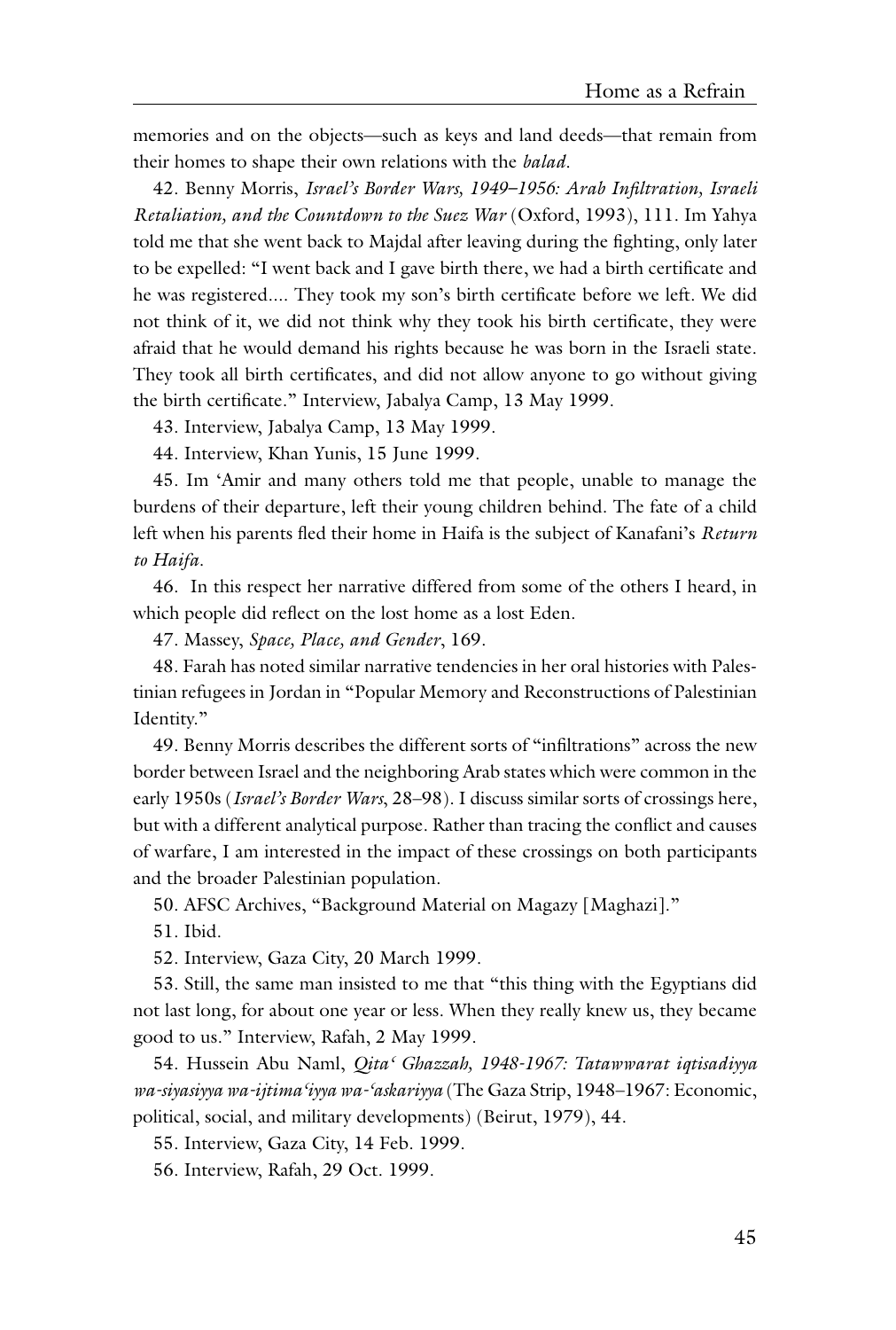57. Interview, Shati Camp, 22 Feb. 1999.

58. Deleuze and Guattari, *A Thousand Plateaus*, 311.

59. Morris*, Israel's Border Wars*, 40–42.

60. Interview, Gaza City, 14 Feb. 1999. Certainly when I was in Gaza there was an extremely vibrant market in stolen goods, especially cars and car parts.

61. Cited in Morris, *Israel's Border Wars*, 41. An American diplomat offered a more "cultural" explanation for the border crossings, suggesting that "demarcation lines are somewhat foreign to the Arab's make-up" (cited in ibid., 46).

62. *Al-Ahram*, 11 June 1951.

63. *Al-Ahram*, 18 Aug. 1951.

64. Agamben argues that the reduction of human life to bare life—biological only and not political—is an increasing condition of the modern world. Humanitarian organizations, which he argues "can only grasp human life in the figure of bare or sacred life," are thus complicit with the forces they should seek to fight. In this configuration, the refugee becomes a paradigmatic figure of the modern condition. Giorgio Agamben, *Homo Sacer: Sovereign Power and Bare Life*, trans. Daniel Heller-Roazen (Palo Alto, 1998), 133–34.

65. For an overview of *fida'iyyin* activities, see Yezid Sayigh, *Armed Struggle and the Search for State: The Palestinian National Movement, 1949–1993* (Oxford, 1997), 60–65.

66. Ann Mosely-Lesch, "Gaza: History and Politics," in idem and Mark Tessler, eds., *Israel, Egypt, and the Palestinians: From Camp David to Intifada* (Bloomi ington, IN, 1989), 226.

67. Morris, *Israel's Border Wars,* 340–43.

68. Husayn Abu Niml, "Harb al-fida'iyyin fi Qitah Ghazzah" (The war of the guerrillas in the Gaza Strip), *Shu'un Filistiniyya* 62 (Jan. 1979): 171.

69. While Israel claimed that the raid was a response to the problem of Palestinian infiltration across the armistice line, Gazans felt it was designed to "bring Gazans to their knees, to push them to accept resettlement" (ibid., 170).

70. Gaza erupted into demonstrations against Egyptian authorities and UNRWA officials, with people shouting slogans such as: "No settlement! No relocation! Oh, you American agents!" (ibid., 170). Mu'in Basisu, a Palestinian poet and activist who was a leader of the demonstrations, describes the confrontations with Egyptian authorities: "The demonstration had to advance or be broken like an egg on a steel helmet. We marched to within 20 meters of the [military] truck, which stood in the middle of the street obstructing the demonstration—10 meters—5 meters. Then the order was given, and we were sprayed with bullets from behind the truck and the orange trees." Mu'in Basisu, *Descent into the Water: Palestinian Notes from Arab Exile*, trans. Saleh Omar (Wilmette, IL, 1980), 33–34.

71. Interview, Gaza City, 14 Feb. 1999.